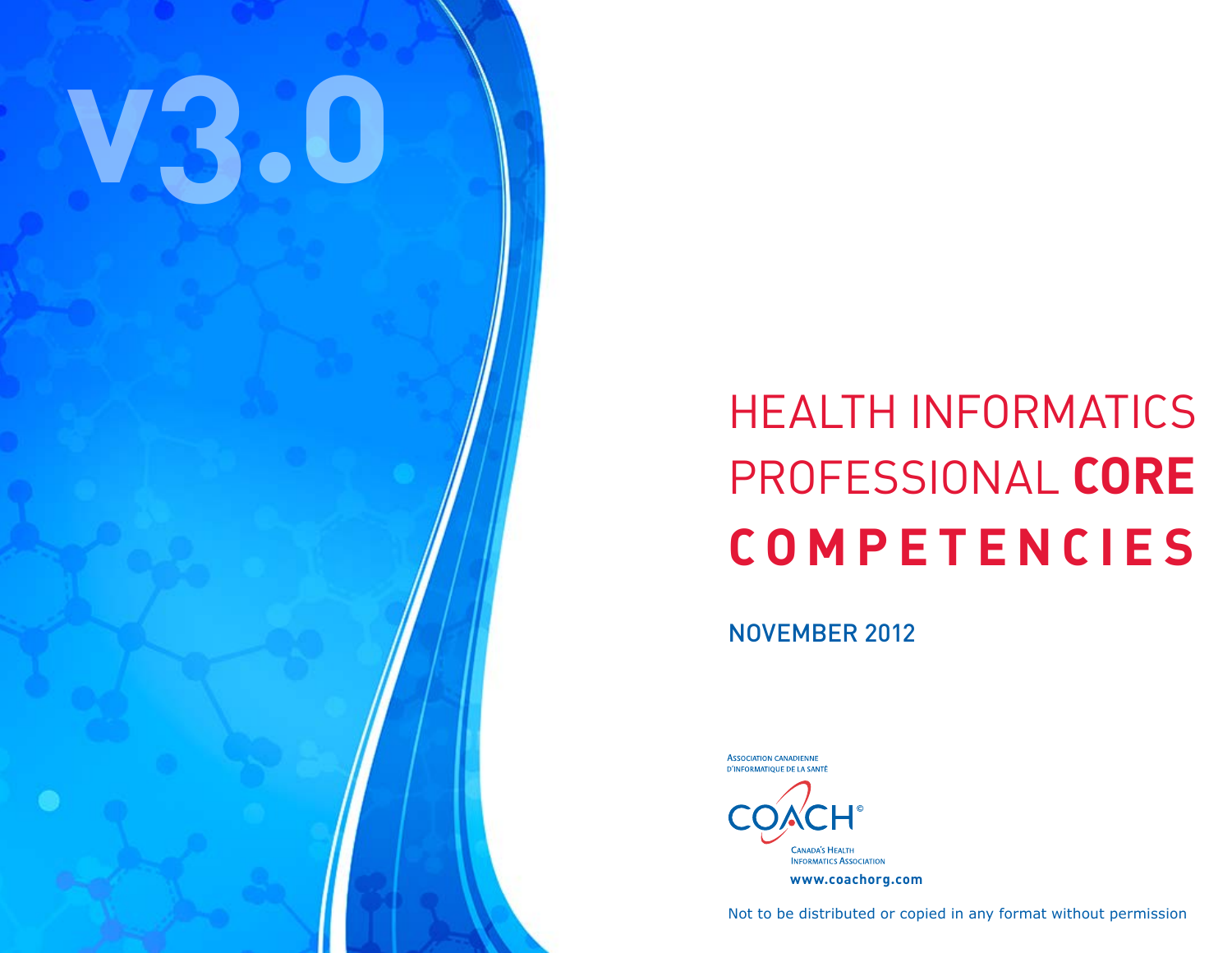All rights reserved. No part of this publication may be reproduced or transmitted in any form or by any means, electronic or mechanical, including photocopy, recording or any information storage and retrieval system, without permission in writing from the publisher.

ISBN 978-0-9879573-1-3

© 2012 COACH

Canada's Health Informatics Association National Office 250 Consumers Road Suite 301 Toronto, Ontario M2J 4V6

Tel 416-494-9324 Toll Free 1-888-253-8554 Email info@coachorg.com Website www.coachorg.com

Produced in Canada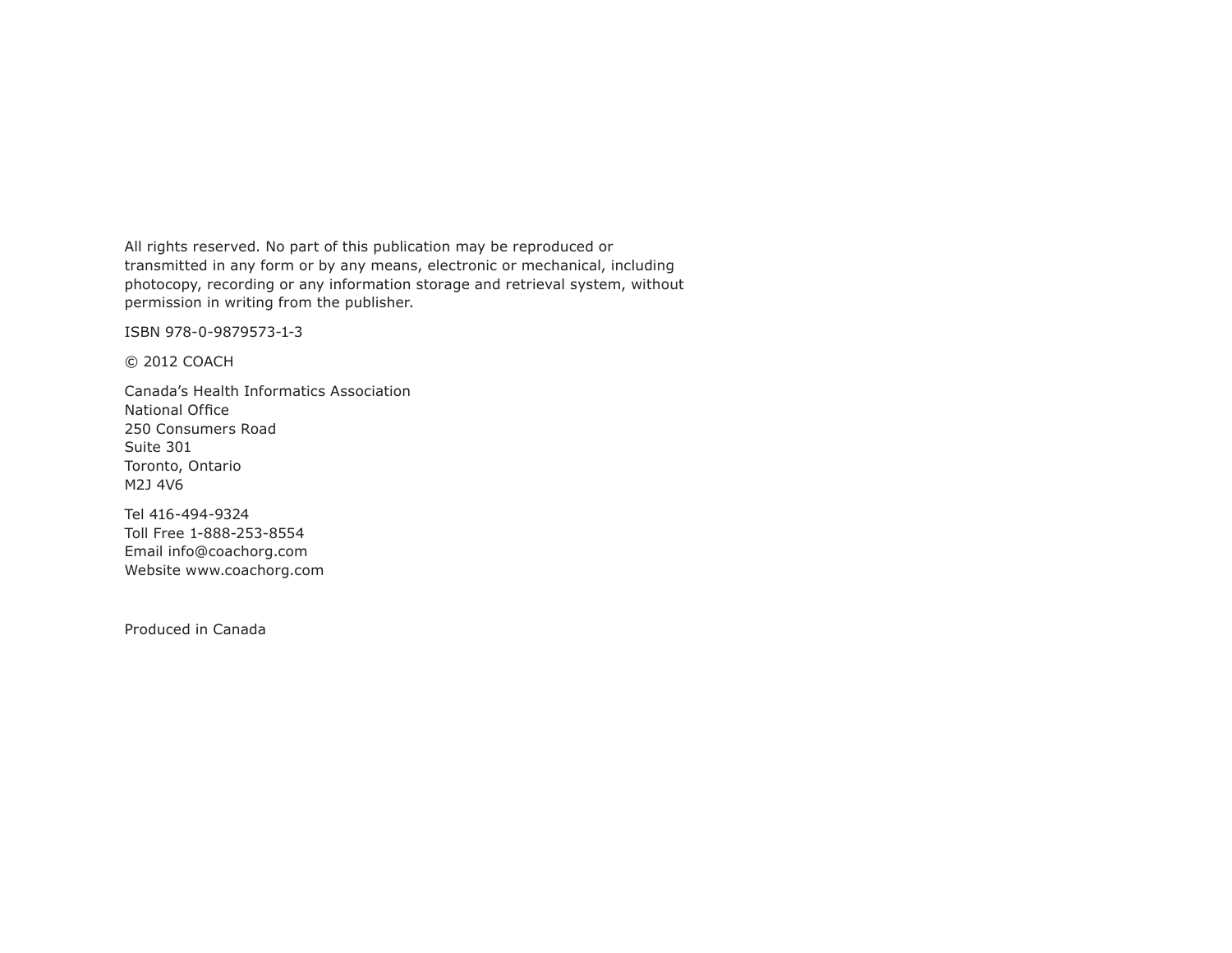# **Contents**

| 2.              |  |  |
|-----------------|--|--|
| 3.              |  |  |
| $\frac{1}{4}$ . |  |  |
| 5.              |  |  |
| 6.              |  |  |
|                 |  |  |
|                 |  |  |
|                 |  |  |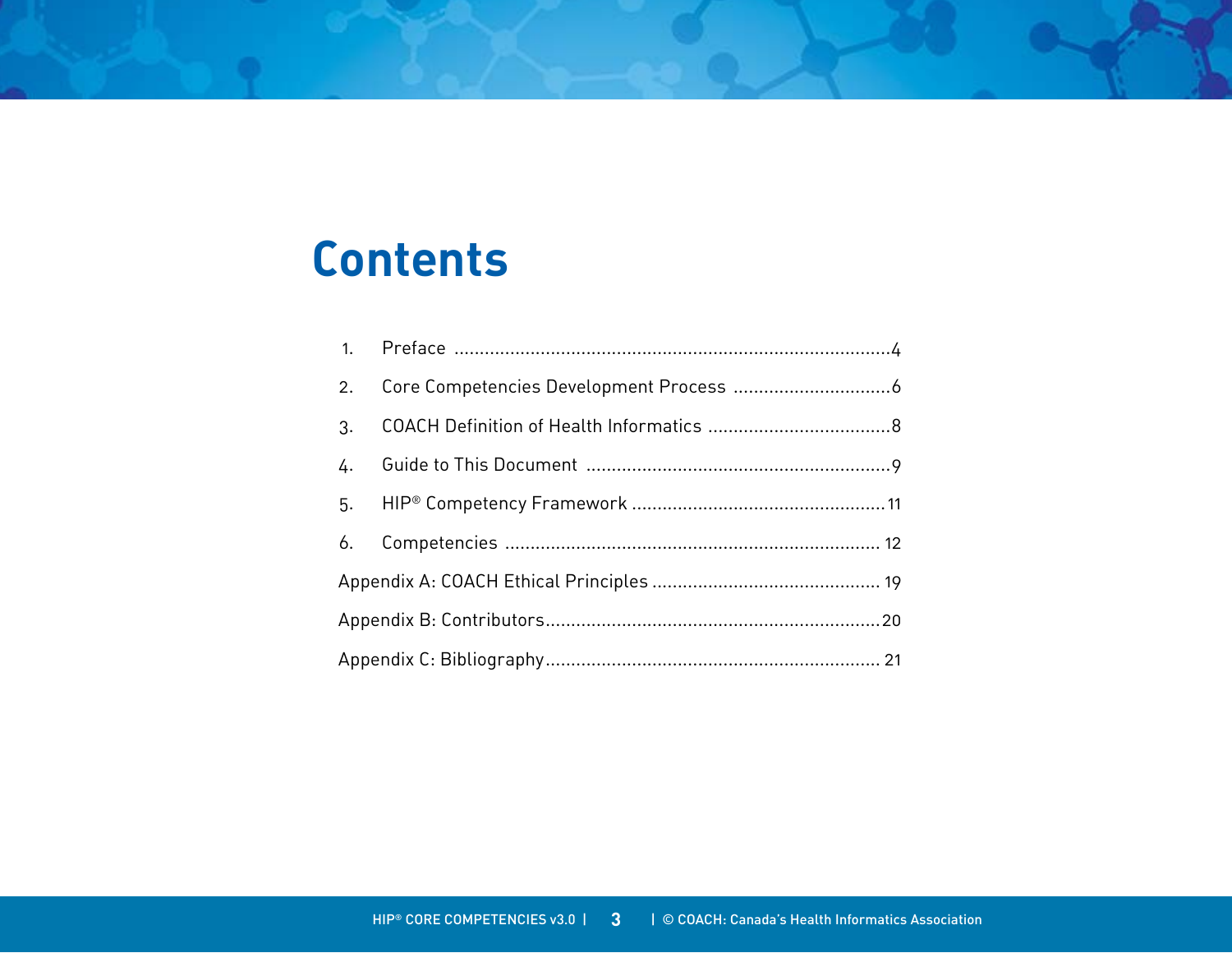# <span id="page-3-0"></span>**1. Preface**

**COACH:** Canada's Health Informatics Association is committed to "taking health informatics mainstream" as a critical enabler for health system modernization and transformation.

> Health informatics (HI) is a dynamic and evolving field with a rapidly developing knowledge base and a growing need for an adequate supply of qualified HI Professionals. The *Health Informatics Professional Core Competencies* sets out a common core or shared set of skills, knowledge, attitudes, and capabilities necessary for each of us to effectively perform as a Health Informatics Professional, regardless of the route by which each of us originally entered the field of HI, or our current of area of practice within the diverse field of HI.

*Core Competencies* was originally released in November 2007, providing a key foundational element for COACH's Health Informatics Professionalism (HIP®) Program. Version 3.0, released in November 2012, is the first major revision of the competencies themselves since 2007, and reflects COACH's commitment to ensuring that health informatics practices continue to advance in enabling continuous health system improvement.

In order to formally review *Core Competencies* in preparation for V3.0, COACH convened a group of experts who were as representative as possible of the field of HI (i.e. different practice settings, career stage, geographic location, specialization etc.). The process this expert group used to refresh *Core Competencies* for V3.0 included:

- **Brainstorming** emerging trends, both in HI and in the healthcare system and workforce more broadly
- **"Rating"** each of the existing core competencies for relevance in 2012 (and for the next five years)
- **Convening** a one day in person workshop to assess major trends in HI practice, review the competencies and discuss the modifications and updates required
- **Reviewing** the refreshed competencies over a series of teleconferences and by email (it took several iterations and discussions before the final document was prepared).

The process demonstrated the original *Core Competencies* stood the test of time very well because they were forward looking. New updates and enhancements to the *Core Competencies* for 2012 include:

- **Increasing** emphasis in the areas of patient safety, consumer health, architecture and integration, change management and quality improvement (either by adding competencies or updating existing ones);
- **Streamlining** the content of some competencies so they were all at a similar level of detail and by combining several competencies where there was some overlapping content;
- **Adjusting** verbs of some competencies to address the level of knowledge/experience now required;

The end result of all these changes is a slight increase in the number of competencies (from 46 to 50), but the overall structure and essence of *Core Competencies* have not changed fundamentally.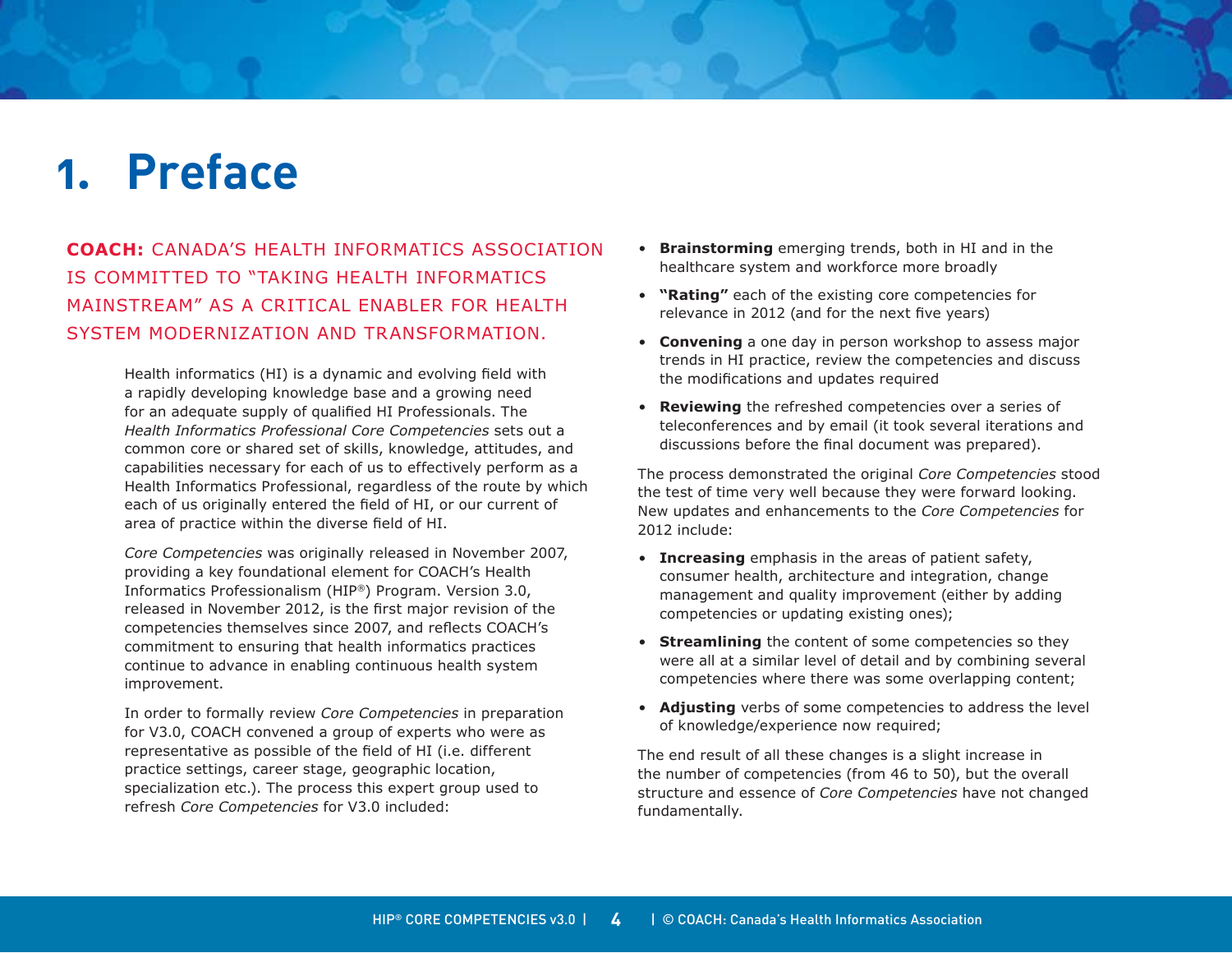# 1. Preface

COACH has focused on the application of the competencies since their initial release, significantly advancing a number of supporting projects under the HIP® program including:

- **Professional certification:** The CPHIMS-CA (Certified Professional in Healthcare Information and Management Systems plus the Canadian Supplement credential) allows HI professionals to demonstrate their professional competency to employers, clients, and peers, as well as the general public. The credential builds on the internationallyrecognized CPHIMS credential, and extends it to include the HI competencies required in the Canadian health system context through a Canadian (CA) supplement. In order to obtain the CA portion of the credential, candidates must write a Canadian exam that is based on the subset of *Core Competencies*, which are not already covered by the CPHIMS alone.
- **HIP@work:** The first phase of this project took the core competencies and validated their real world application against over 500 jobs from HI employers. Jobs with a high degree of alignment were placed on COACH's HIP® Career Matrix. Taking this one step further, role profiles were developed for each job title on the Career Matrix and collated into a document published as HIP® Role Profiles. As with *Core Competencies*, establishing a Career Matrix and the *Role Profiles* has been a major step in defining our profession.



A subsequent phase of the project has begun to continue to work with employers to develop tools to support organizational and individual career planning using *Core Competencies*, in conjunction with the Career Matrix and *Role Profiles*.



*• Health Informatics and Health Information Management Human Resources Report:* Along with a group of industry partners, COACH commissioned a *Health Informatics and Health Information Management Report. Theory Information* report provided objective evidence on the current supply and forecast demand of HI and health information management professionals in Canada. COACH continues to increase awareness about the need for ongoing development of our human resources, and to emphasize the importance of an adequate supply of skilled professionals in advancing and modernizing our healthcare system.

On behalf of COACH, we would like to acknowledge the excellent contributions from many individuals, organizations and other groups in developing and updating this document (See Appendix B: Contributors). We invite you to continue to contribute your creative ideas, suggestions and energy in building upon the foundation established by *Core Competencies* as we advance the profile and the practice of HI in Canada. Core competencies, in a field as dynamic as HI, will evolve over time as knowledge and practice evolve. COACH is committed to keeping *Core Competencies* current and relevant to our membership.

> Neil Gardner, MPA, CPHIMS-CA, President and Board Chair, COACH: Canada's Health Informatics Association

and

Don Newsham, Chief Executive Officer, COACH: Canada's Health Informatics Association

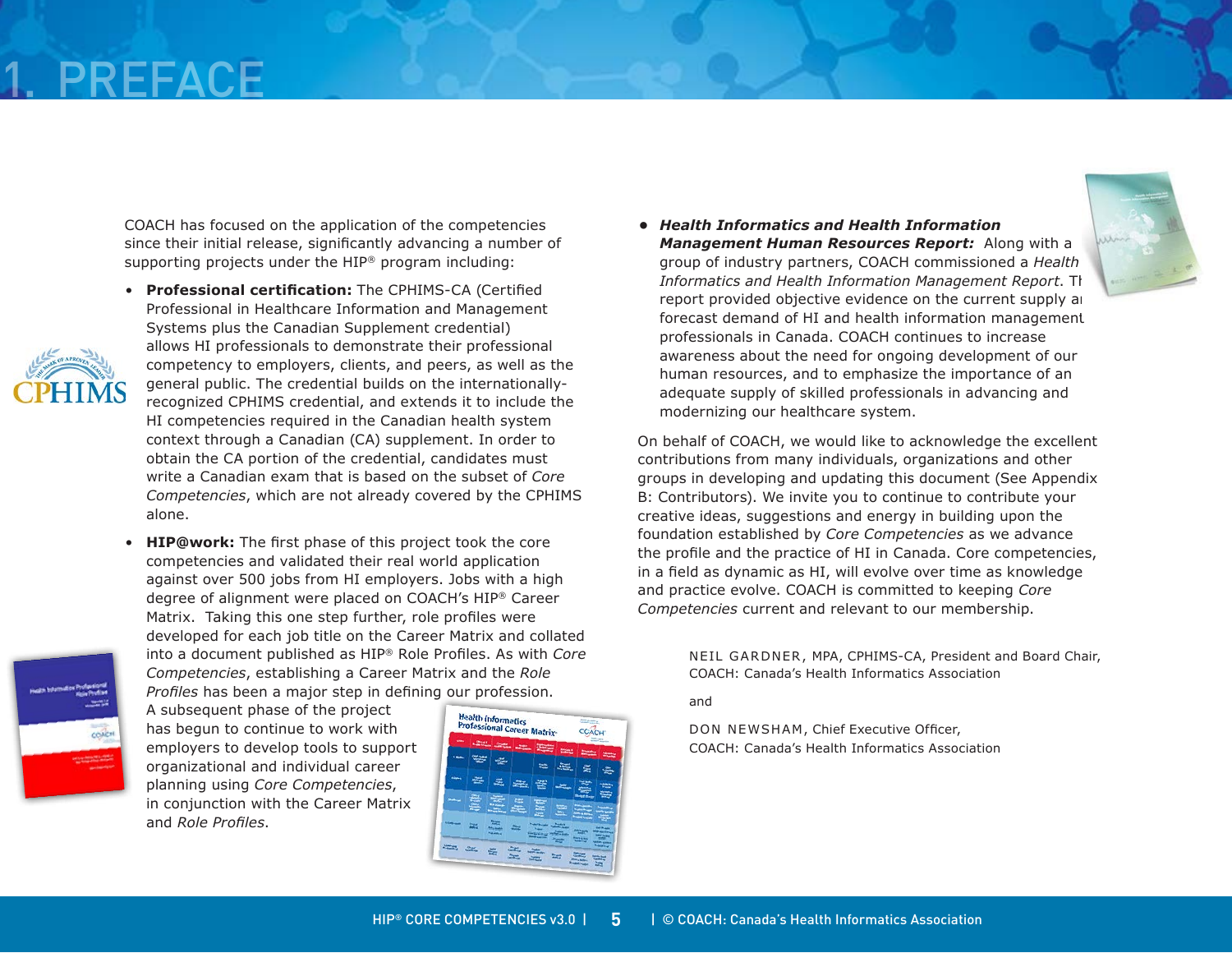# <span id="page-5-0"></span>**2. Core Competencies Development Process**

**2007**

Development of the *HIP® Core Competencies* was a multi-year project that involved many stakeholders. The following chronology details how the document has been developed and updated to date.

### **2005-2006**  Research and Consultation

Through COACH's Health Informatics Professionalism (HIP®) Steering Committee, a series of consultation papers in the area of professionalism and credentialing were developed to evolve and shape thinking. COACH had excellent input from its membership through committee work, focus groups and individual contacts. The feedback received reinforced that an overarching definition for health informatics (HI) in Canada, backed up by a set of core competencies and organized into a strong conceptual framework, was a cornerstone for COACH's future health informatics professionalism initiatives.



### **2008** Updating and Validating

After the publication of *Core Competencies* in November 2007, COACH actively solicited feedback on how the competencies were being applied and used. Responses were received from a variety of sources, summarized and reviewed at a one-day workshop in October 2008. The workshop participants validated that the competencies and the definition of HI were still valid and only required minor adjustments. At this session the content outline for the "CA" (Canadian Supplement to the CPHIMS) exam was also built from *Core Competencies*.



### Development and Release of Core Competencies Version 1.0

The development of a set of core competencies for a multi-disciplinary professional group like HI was a complex process that required a proven approach that has been used successfully with other health professional groups. The main phases in developing the original *Core Competencies*  were:

PHASE 1: Consultants conducted a search for definitions of HI that were currently in use, both in Canada and internationally. Academic, operational and standard definitions of HI were retrieved from

textbooks, journal articles and the Internet. The search yielded over 50 definitions from relevant sources, reinforcing the need for a consistent definition of HI in Canada. The data were analyzed thematically; that is, elements from the various definitions were grouped in terms of (a) primary goal, (b) purpose (narrow and broad focus), (c) roles of HI Professionals, (d) broad domains and (e) applications. Using this procedure, content from the relevant definitions was synthesized into an initial working definition.

PHASE 2: An initial list of core competencies was derived after reviewing existing provincial, territorial, national and international competency frameworks pertaining to HI. First, extant competency frameworks were evaluated for commonality among categories, resulting in seven competency categories. Subsequently, competency statements from the source documents were sorted into appropriate categories. Redundancy among competencies similar in content was minimized during this process.

PHASE 3: The initial working definition and list of core competencies were revised in a two-day workshop facilitated by consultants. Participants at the workshop consisted leaders in the field, representative of the HI profession from across Canada. Upon completion of the workshop, an updated draft of the competencies was reviewed by additional content experts. Based on the feedback provided by these individuals, the COACH HIP® Steering Committee and the COACH Board, further improvements and refinements were made to the document and it was published in November 2007 as Version 1.0.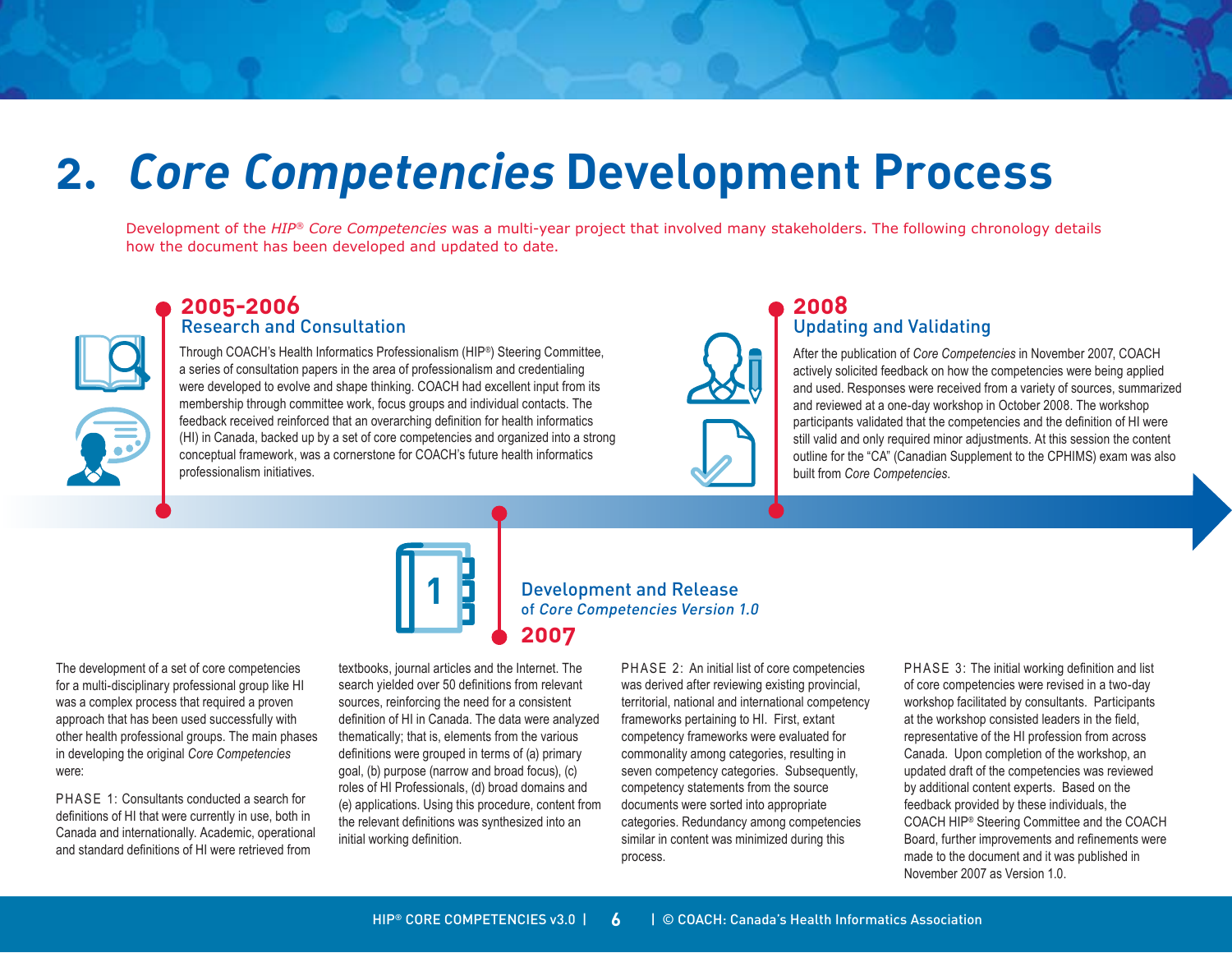# 2. Core Competencies Development Process

### **2010** Competencies in Action

2010 saw the *Core Competencies* continue to be applied through HIP® products and services. A CPHIMS-CA Review Guide was developed and more sittings of the CPHIMS-CA exams were held.



### **2012** Release

### of Core Competencies Version 3.0

COACH convened a Competencies Refresh Task Force who were as representative as possible of the field of HI. The TF first brainstormed emerging trends and analyzed the existing *Core Competencies* for continued relevance. A one-day in-person workshop was convened to assess input and the modifications and updates required. The refreshed competencies were reviewed over a series of teleconferences and by email. The look of the document was refreshed as well, and *Core Competencies V3.0* was released in November 2012.

Application and Release of Core Competencies Version 2.0 **2009**

**2**

*Core Competencies* continued to be applied through COACH projects, by employers and individual HI Professionals. *Core Competencies V2.0* was enhanced by streamlining the introductory sections, adding one new competency and by making several minor wording changes. The HIP® Career Matrix and *HIP® Role Profiles*  were introduced, illustrating the breadth, depth and diversity of the realm of HI by categorizing and aligning typical HI jobs based on their commonalities, relative levels of mastery and area of specialization. The first sittings of the CA exam were held in 2009, and the *HI & HIM Human Resources Report* was produced.



### Globalization of Core Competencies **2011**

*Core Competencies* went global as COACH collaborated with SBIS (the Brazilian Health Informatics Society), who adapted it as the basis for its proTICS (professionalism) program. The groundwork for a new HIP® Career Tool was laid by developing and prioritizing requirements. Work on this continues; and the online tool should be available in 2013.

*Core Competencies* is a living document, so COACH will conduct a major review of it every five years, with informal reviews conducted more frequently. Although the HI profession is dynamic, it is also new. It is therefore important that *Core Competencies*  strike a balance between consistency and currency. Looking ahead, with innovations such as the career planning tool, we expect that *Core Competencies 3.0* will be leveraged in new ways to help prepare for the challenges and opportunities ahead, enabling better profiling of HI as a profession, and to attract new talent to the growing and increasingly important HI field.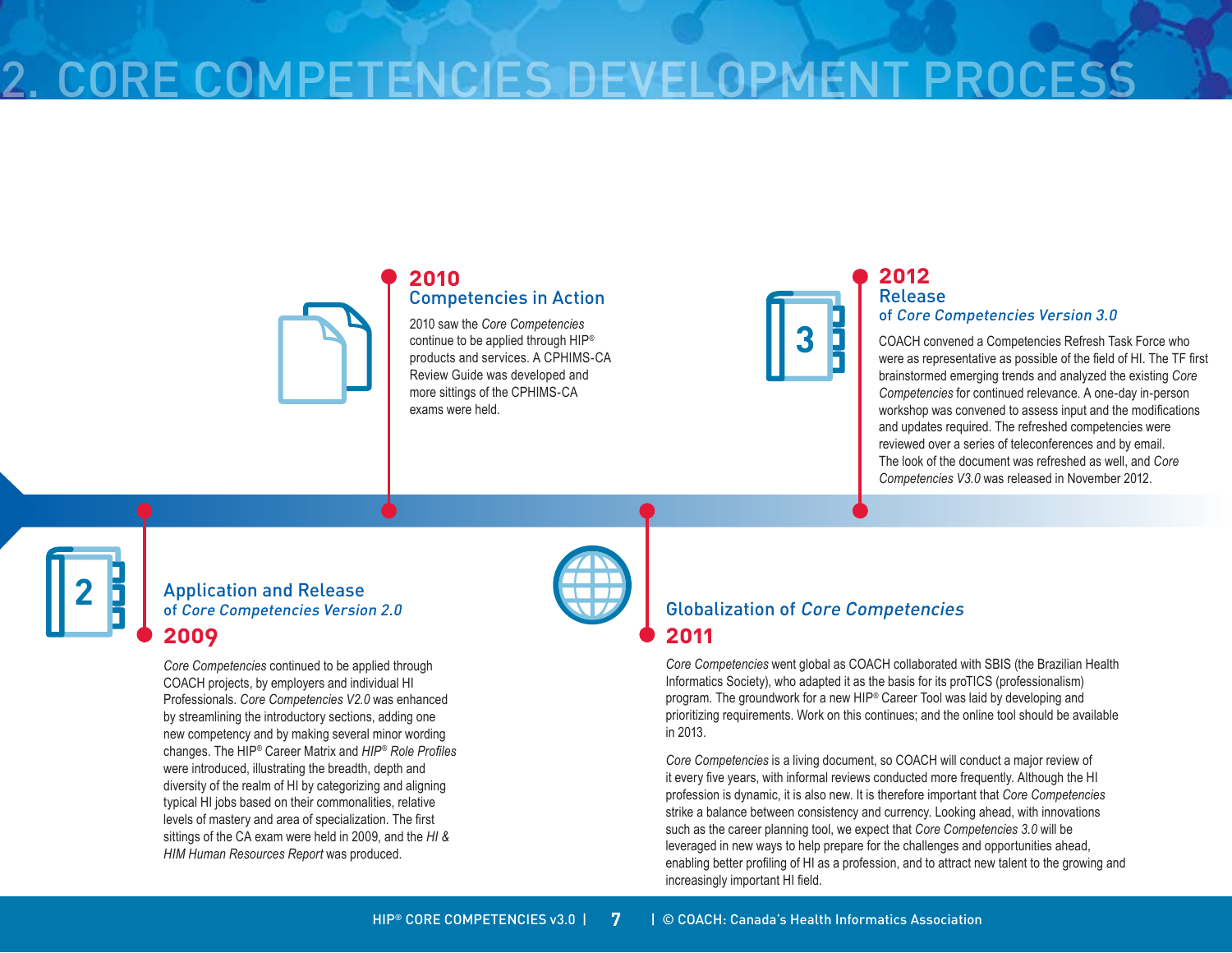# <span id="page-7-0"></span>**3. COACH Definition of Health Informatics**

### Health informatics (HI) is the intersection of clinical, IM/IT and management practices to achieve better health.

HI involves the application of information technology to facilitate the creation and use of health-related data, information and knowledge. HI enables and supports all aspects of safe, efficient and effective health services for Canadians (e.g., planning, research, development, organization, provision, evolution of services, etc.).

Examples of HI applications include the design, development, implementation, maintenance and evaluation of:

- communication protocols for the secure transmission of healthcare data
- electronic patient record systems (regionally, provincially, territorially or nationally)
- evidence-based clinical decision support systems
- classification systems using standardized terminology and coding
- case management systems (e.g., for community, home and long-term care)
- access and referral systems for healthcare services
- patient monitoring systems (e.g., computer controlled bedside monitors and patient home monitoring devices)
- digital imaging and image processing systems
- telehealth technologies to facilitate and support remote diagnosis and treatment
- internet and mobile technology and applications for engaging patients in their own care
- public health surveillance and protection systems
- methodologies and applications for data analysis, management and mining
- clinical information data warehouses and reporting systems
- business, financial, support and logistics systems.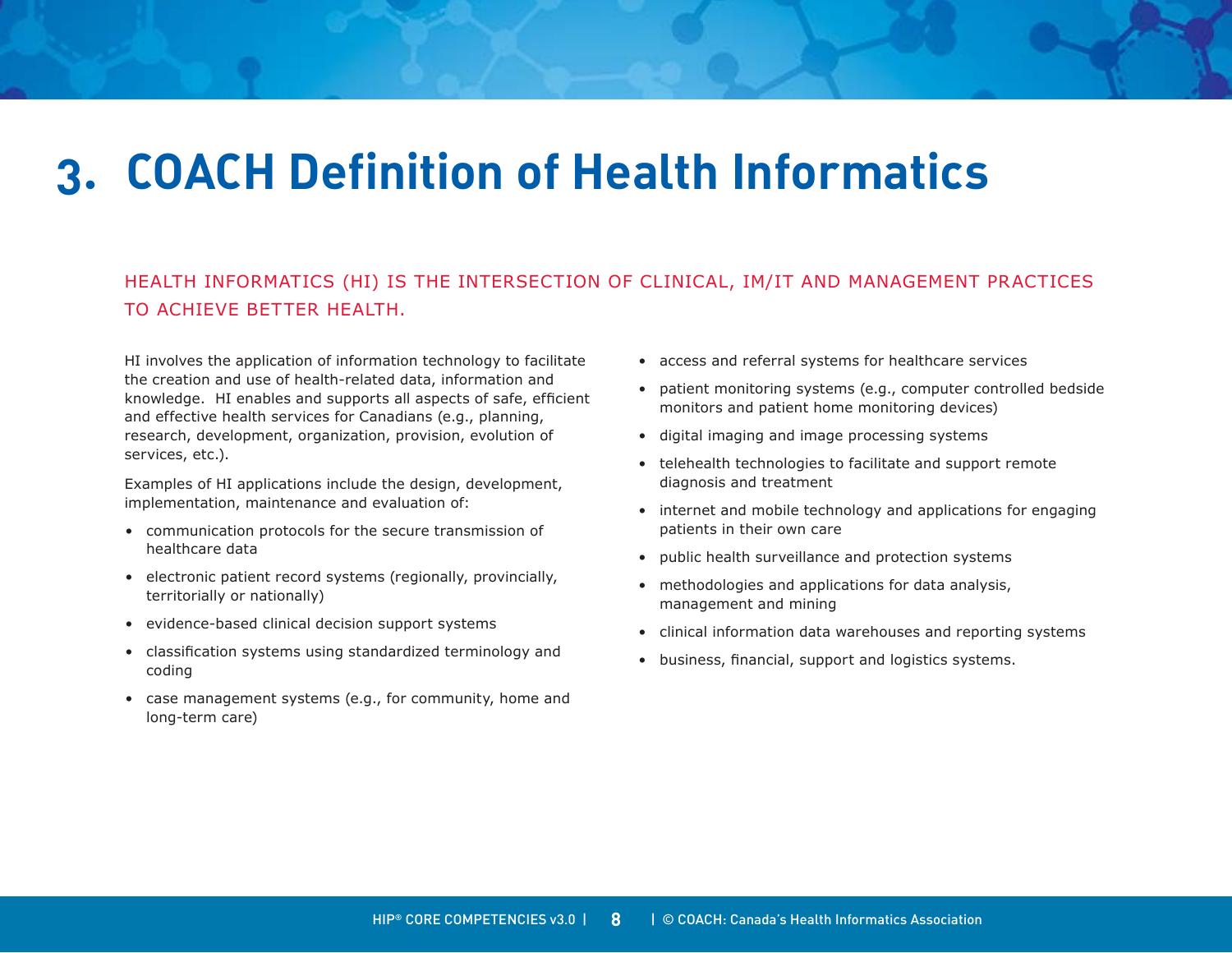# <span id="page-8-0"></span>**4. Guide to This Document**

The definitions and assumptions used to develop the Core Competencies are essential to the understanding of how they may be applied to Canadian HI practice in a variety of employment settings.

### Competencies:

- Competencies are the knowledge, skills, attitudes, and judgments required to perform safely and effectively in a broad range of environments and practice settings.
- The competency profile for HI Professionals collectively represents a unique blend of knowledge, skills and abilities obtained from a variety of disciplines including information, health and management sciences.
- HI core competencies are progressive and continuously evolving.
- Each competency statement is organized into a higher order category, but may also be applicable in several categories; the categories are not mutually exclusive.
- The examples provided within the competency statements are not intended to be all inclusive; rather they are used to illustrate concepts.
- It is intended that all competencies are applicable to the field of HI. Certain words like "health" and "information" are not stated in every competency to avoid repetition.
- The competencies in this document represent the minimum requirements necessary for a HI Professional to practice safely either solo and/or as a member of a HI team that includes multiple specialties. As HI Professionals move along the continuum from beginning to expert levels, they would be expected to develop more advanced or specialized competencies (e.g., by drawing on their HI knowledge as well as their source discipline knowledge).
- While specific competencies associated with distinct HI roles (e.g., researchers, clinical informaticians) will be determined by their context of practice, the Core Competencies are intended to apply across a broad variety of settings.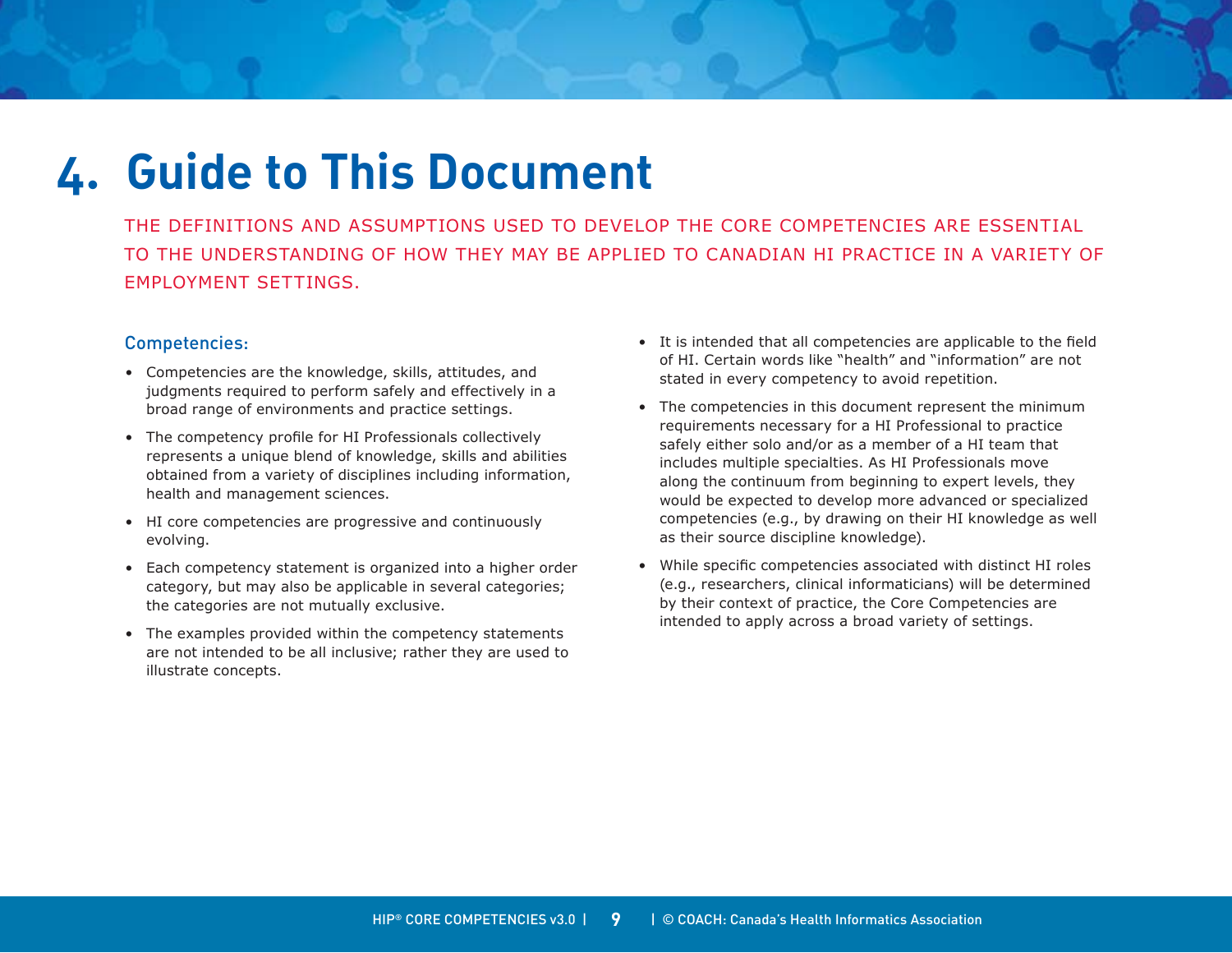# GUIDE TO THIS DOCU

### Health Informatics Professionals:

- work in collaboration with a variety of healthcare providers and other professionals to ensure the best possible delivery of healthcare for Canadians.
- apply ethical principles to the collection, maintenance, use and dissemination of data and information (See Appendix A: COACH Ethical Principles).
- promote and incorporate standardization and consistency with respect to how information is captured, reported and exchanged.
- provide and use information to enable sound decision making.
- possess a blend of education and experience having:
- graduated from a recognized program in one of the source disciplines and garnered the other requisite core competencies through work experience and self-study in the HI field,

### **and/or**

• graduated from a multi-disciplinary HI program and acquired practical experience and knowledge in one or more area of HI practice through work experience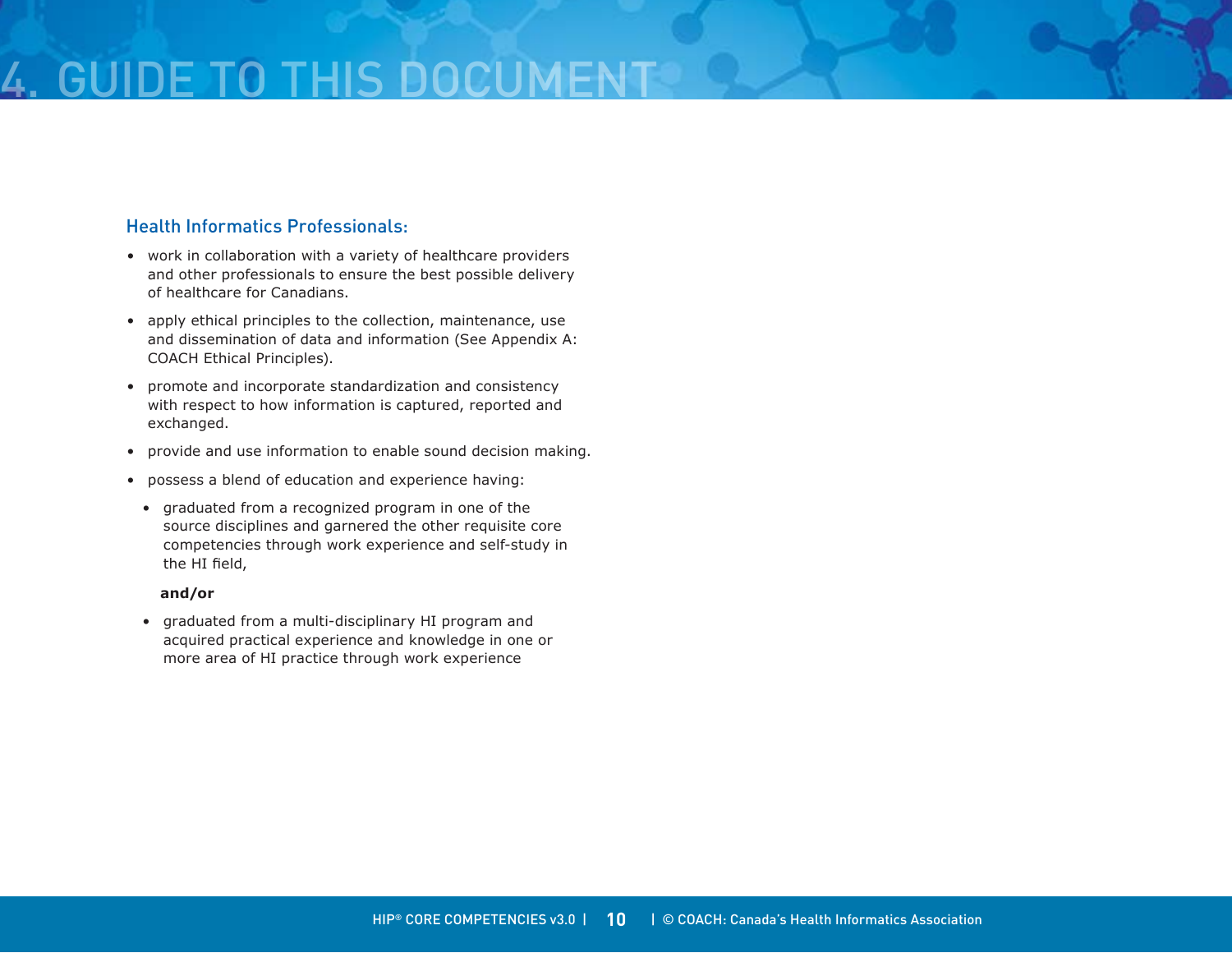# <span id="page-10-0"></span>**5. HIP® Competency Framework**

### The HIP® Competency Framework demonstrates how the three source disciplines intersect to form the "core" body of health informatics (HI) knowledge.

While COACH remains focused on the common, or core, competencies, the framework also clearly acknowledges that professionals may either start with, or subsequently develop, advanced competencies in particular specialty areas. All HI Professionals require the identified core competencies, but may also acquire or bring advanced competency in specific disciplines as they specialize their practice over time.

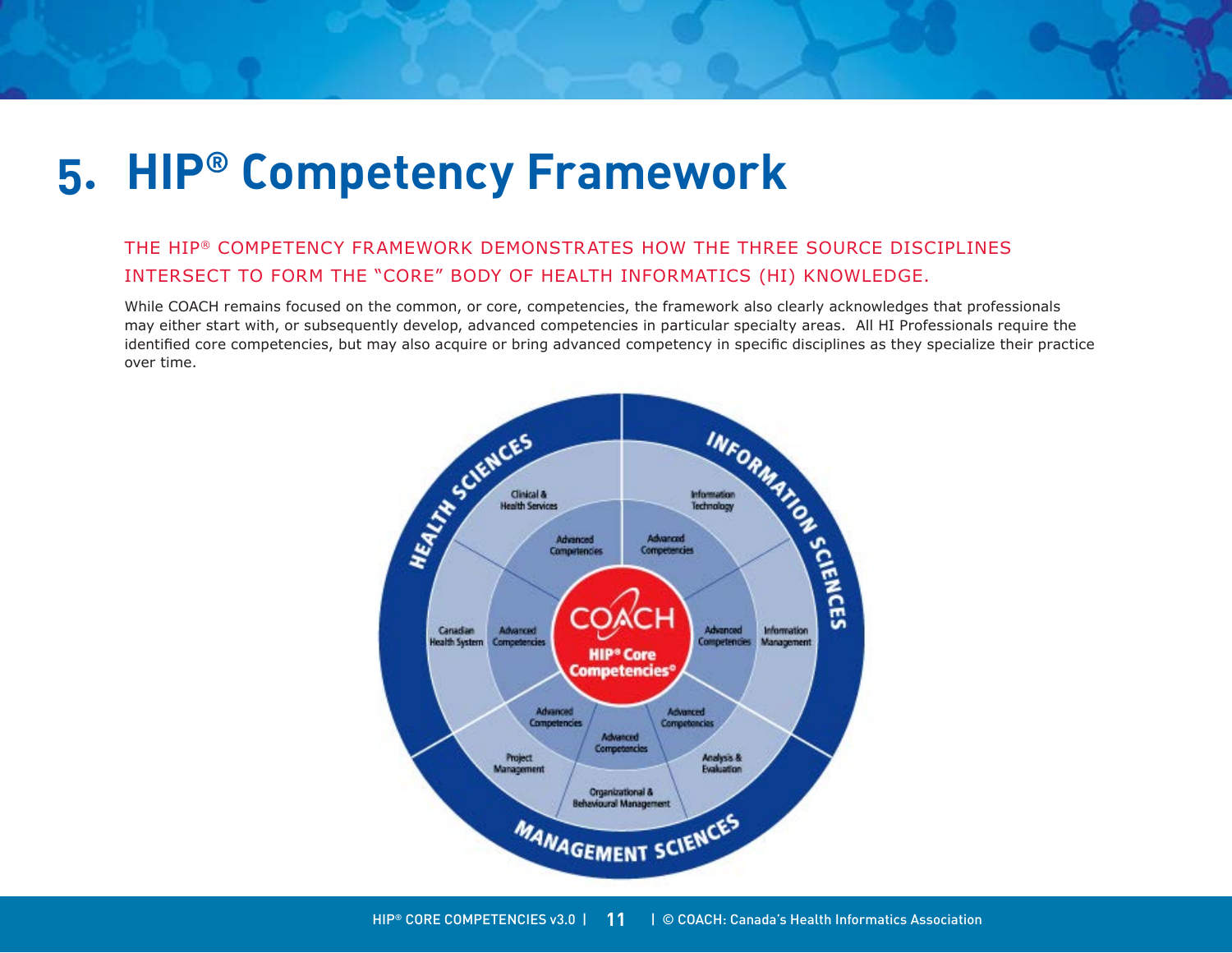# <span id="page-11-0"></span>**6. Competencies**

## **Category A: INFORMATION SCIENCES**

### A1. Information Management

The Health Informatics (HI) Professional:

- 1. **Advances** the management of information as a key strategic resource.
- 2. **Demonstrates** an understanding of the key attributes of data and information (e.g., quality, integrity, accuracy timeliness, appropriateness) and their limitations within the context of intended use (e.g., clinical and analytical uses).
- 3. **Determines** appropriate data sources and gaps in data sources in relation to identified business needs across the healthcare system.
- 4. **Demonstrates** an understanding of the data interrelationships and dependencies among the various health information systems (e.g., decision support systems, electronic health records, order entry, registries, etc.).
- 5. **Demonstrates** an understanding of the implications of ethical, legislative, and regulatory requirements related to the management of health information.
- 6. **Applies** accepted policies, principles and guidelines for the management of health information (e.g., COACH Guidelines and Canadian Health Information Management Association practices). INFORM
	- 7. **Demonstrates** an understanding of relevant health information standards and their appropriate use (e.g., classifications, vocabularies, nomenclature, etc.).
		- 8. **Integrates** data quality principles and methodologies into the identification, use and management of information sources (people and systems).



Cinical &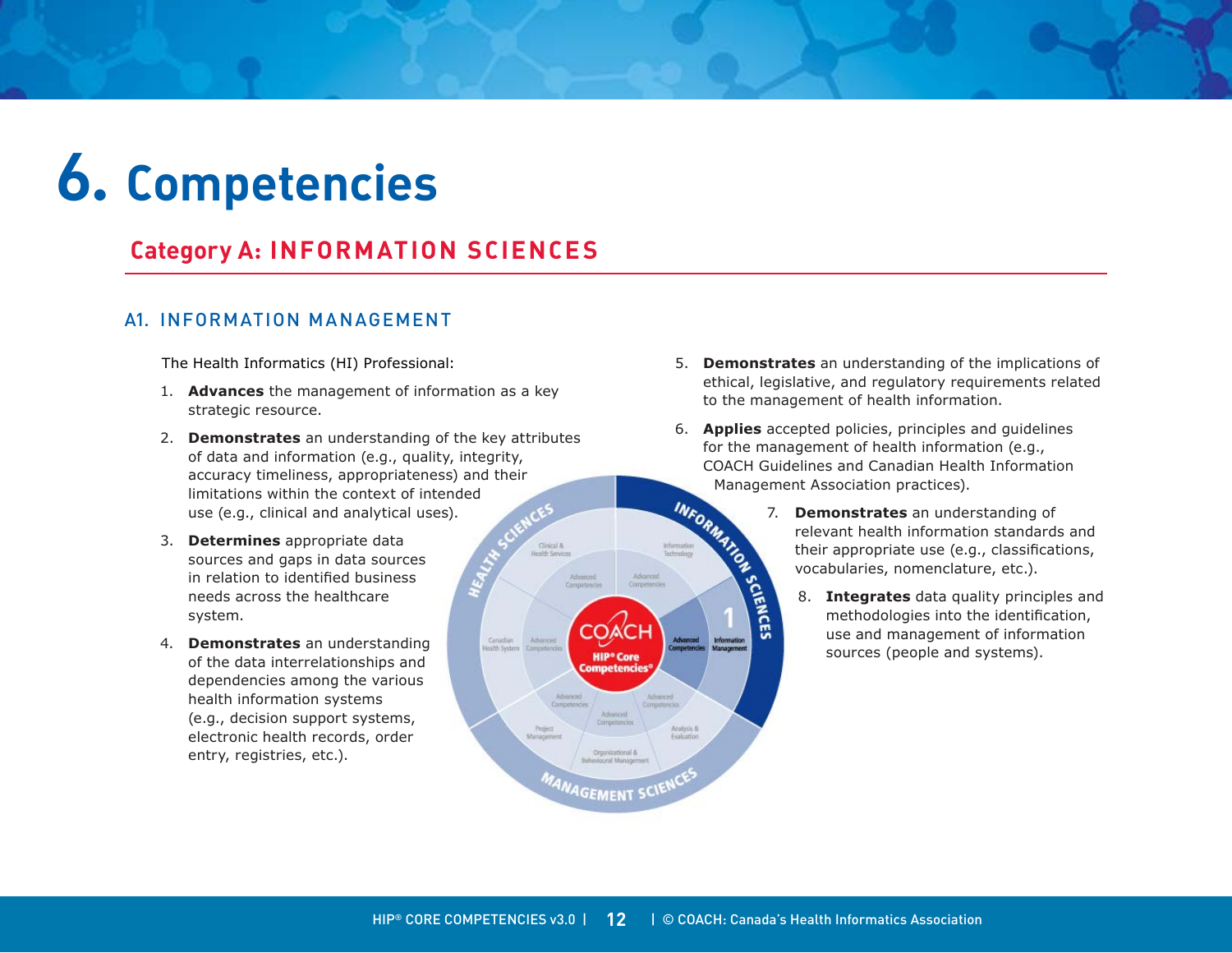# COMPETEN

### A2. Information Technology

The Health Informatics Professional:

- 1. **Demonstrates** an understanding of key information technology concepts and components (e.g., networks, storage devices, operating systems, information retrieval, data warehousing, applications, firewalls, etc.).
- 2. **Engages** relevant stakeholders at the appropriate stages of the system life cycle.
- 3. **Addresses** information, business, and technical requirements to meet the full range of stakeholders' information needs.
- 4. **Contributes** to the selection and utilization of appropriate information technologies to meet business requirements.
- 5. **Applies** appropriate health informatics standards and enterprise models to enable system interoperability (e.g., terminology, data structure, system to system communication, privacy, security, safety).
- 6. **Applies** knowledge of health data, information and workflow models to information technology solutions.
- 7. **Applies** information technology best practices (e.g., quality management systems, testing, service level agreements, business continuity and incident management) throughout the system life cycle.
- 8. **Applies** best practices and solutions required to manage the security of data, systems, devices and networks (e.g. COACH *Guidelines for the Protection of*
- Health Information).<br>
<br> **Mrown 3.**<br> **Demons**<br>
architect<br>
health in<br>
(e.g., the<br>
best practice framework). 9. **Demonstrates** an understanding of architectural relationships between key health information technology components (e.g., the Infoway EHRS blueprint) and best practices in enterprise architecture frameworks/perspectives.



Cinical &

Advanced

Canadian

Advanced

**HIP<sup>®</sup> Core**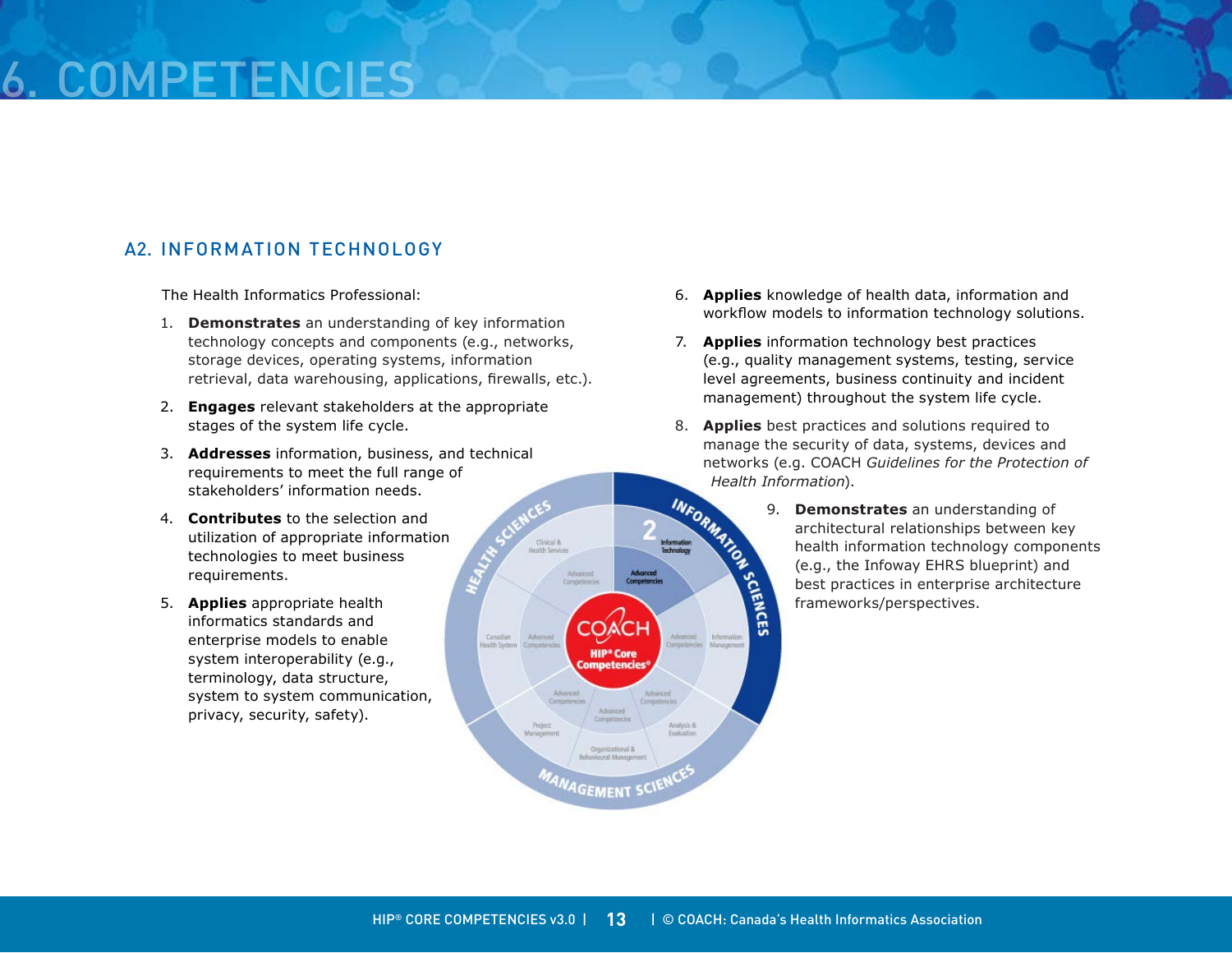# 6. Competencies

### **Category B: Health Sciences**

### B3. Clinical & Health Services

The Health Informatics Professional:

- 1. **Applies** knowledge of basic clinical and biomedical concepts, clinical care processes, technologies and workflow for purposes of analysis, design, development and implementation of health information systems and applications.
- 2. **Understands** basic clinical terminology and commonly used abbreviations and acronyms.
- 3. **Recognizes** commonly used formats, structures and methods for recording and<br>communicating clinical data and how<br>these are incorporated into system<br>and application use. communicating clinical data and how these are incorporated into system and application use.
- 4. **Fosters** the adoption and use of health information systems in clinical settings.
- 5. **Facilitates** appropriate consumer use of health information and communication technologies.
- 6. **Assesses** and mitigates clinical safety risks associated with health information and systems throughout the system life cycle.
- 7. **Facilitates** clinicians' use of electronic decision support tools in accessing evidence to support practice.

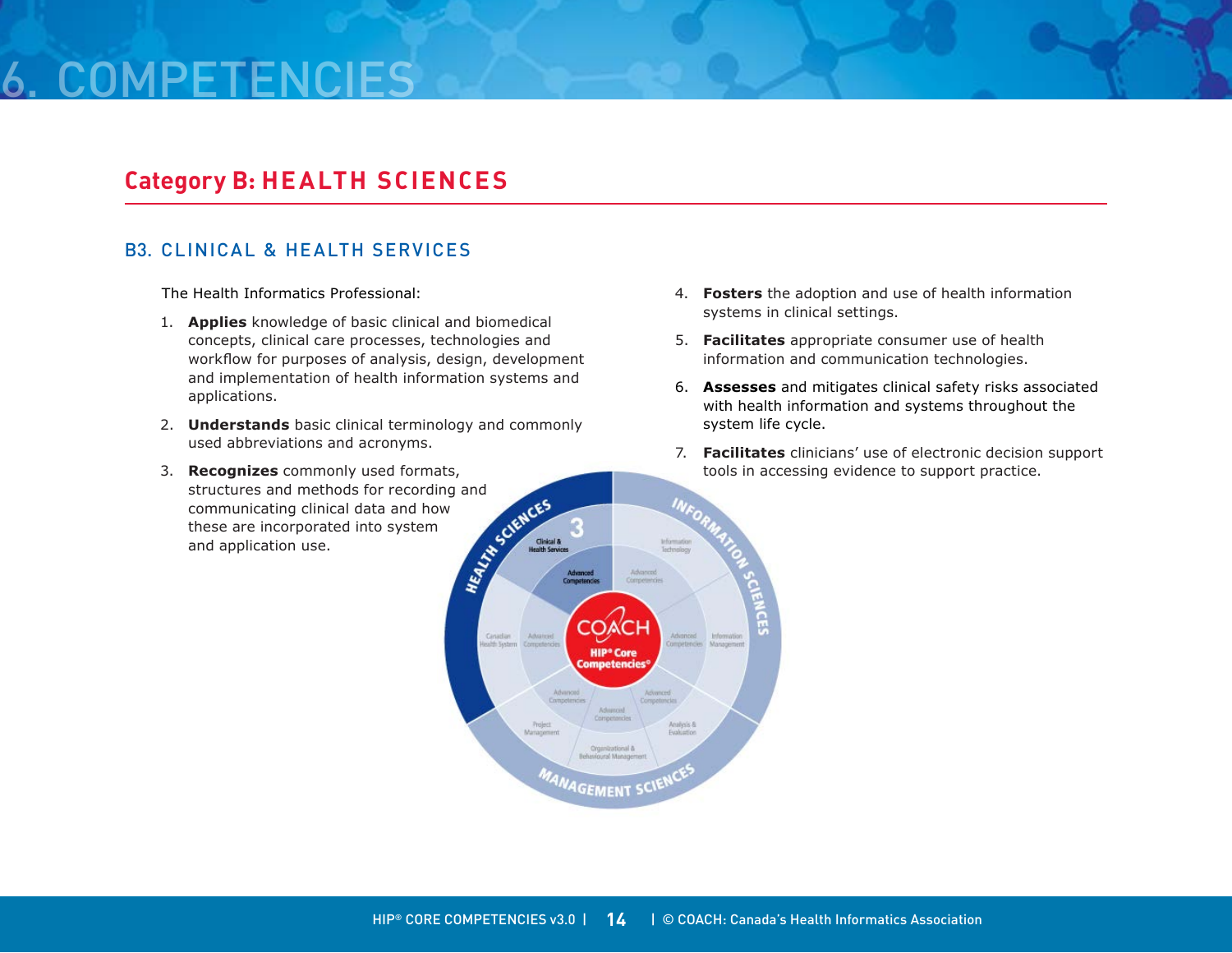# **COMPETEN**

### B4. Canadian Health System

The Health Informatics Professional:

- 1. **Demonstrates** knowledge of health and health systems in Canada and appropriately applies this information to work products and services, including:
	- i. key characteristics (e.g., governance, funding, structures, agencies, related organizations, emerging trends, etc.),
	- ii. determinants of health (e.g., environment, genetics, socioeconomic), and
	- iii. key factors affecting healthcare<br>(e.g., demographics, supply<br>and distribution of health<br>professionals, new technologies,<br>incentives). (e.g., demographics, supply and distribution of health professionals, new technologies, incentives).
- 2. **Demonstrates** knowledge of the way HI benefits are realized and measured in the Canadian healthcare system
- 3. **Demonstrates** an understanding of different types of Canadian healthcare delivery models across

the continuum of care and their interrelationships (e.g., hospitals, clinics, ambulatory centres and community health agencies, regional health authorities).

- 4. **Demonstrates** knowledge of how people, resources and information flow through the health system.
- 5. **Applies** knowledge of the roles and relationships of health professionals along with the organizational and regulatory structure in which they work.
	- 6. **Addresses** the challenges related to the adoption and realization of clinical value of information systems in the health sector.
		- 7. **Understands** the need to balance the privacy of personal health information with improved care delivery and health system management.
			- 8. **Promotes** the safe and appropriate use of health information technologies to ensure patient safety.

Analysis &<br>Evaluation

Advanced

Competent

**HIP<sup>®</sup>** Core **Competencies** 

Corripetancie

Organizational &<br>evioural Managen

<sup>INAGE</sup>MENT SC

Cinical &

Canadian

Advanced Compirtencies

Advanced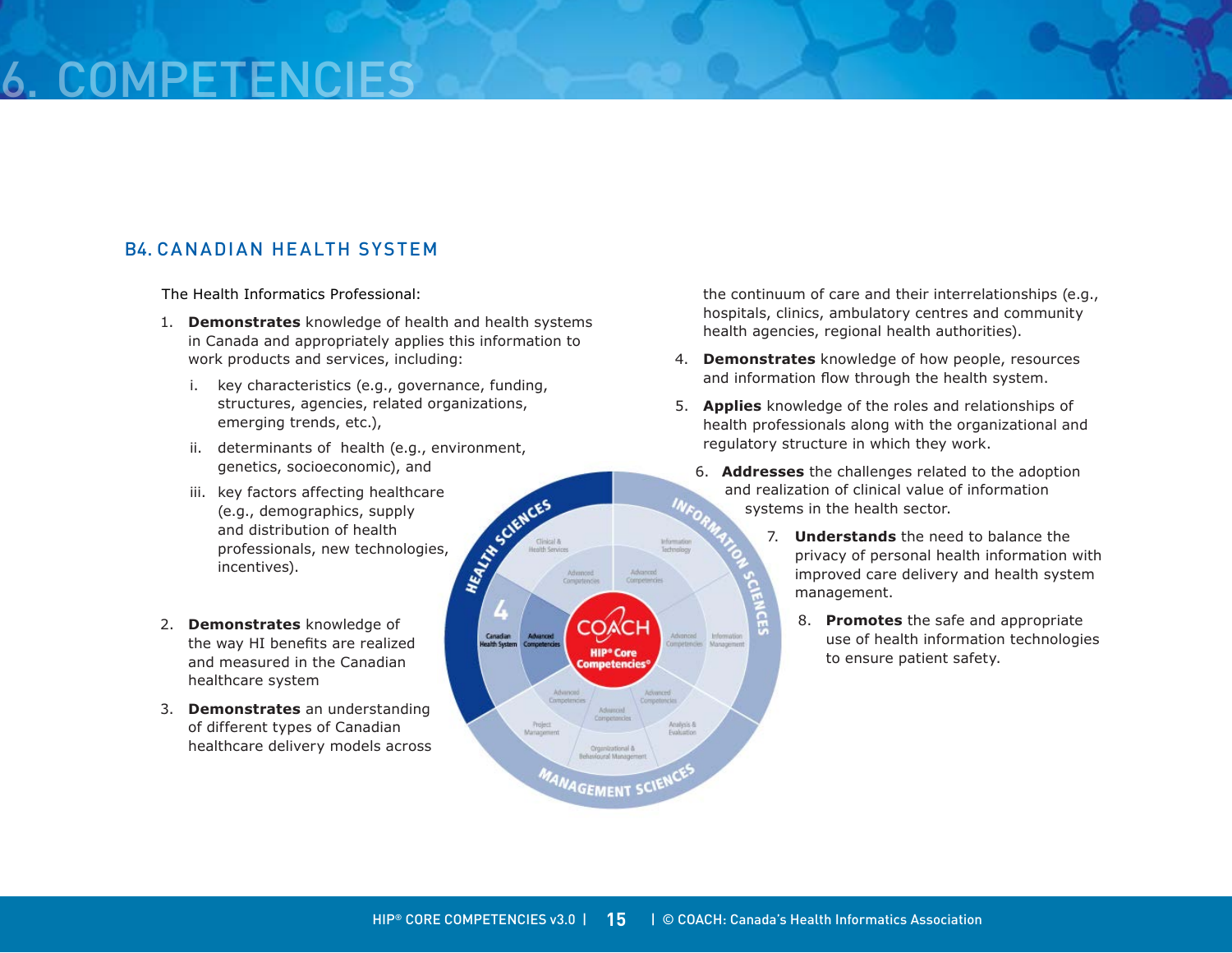# 6. Competencies

### **Category C: MANAGEMENT SCIENCES**

### C5. Organizational and Behavioural Management

Cinical &

Advanced

Canadian

Comon

Advanced

COA

**HIP<sup>®</sup> Core Competencies** 

Organizational & ind Mana **MANAGEMENT SCIENCES** 

The Health Informatics Professional:

- 1. **Applies** the basic theories, concepts and practices of management including:
	- i. organizational behaviour and culture
	- ii. human resources
	- iii. financial and budget management
	- iv. governance, accountability, risk analysis and management
	- vi. procurement and vendor relationships, and
	- vii. customer relationships.
- 2. **Contributes** to organizational plans and strategies to ensure that information and systems enable business goals and strategy.
- 3. **Promotes** an information culture by facilitating appropriate uses of information and knowledge.
- 4. **Facilitates** self, individual, team and organizational learning and development through the use of appropriate technologies, communication channels and organizational skills.
- 5. **Uses** audience-appropriate communication and language to present information and convey concepts to relevant stakeholders.
- 6. **Applies** best practices in quality improvement and process engineering to facilitate business and clinical transformation.
	- 7. **Contributes** to ongoing evaluation of the functionality of systems so that they can evolve to support best practice in clinical care.
		- 8. **Applies** best practices of change management in the implementation of new processes or systems.
		- 9. **Integrates** COACH's ethical principles into daily practice.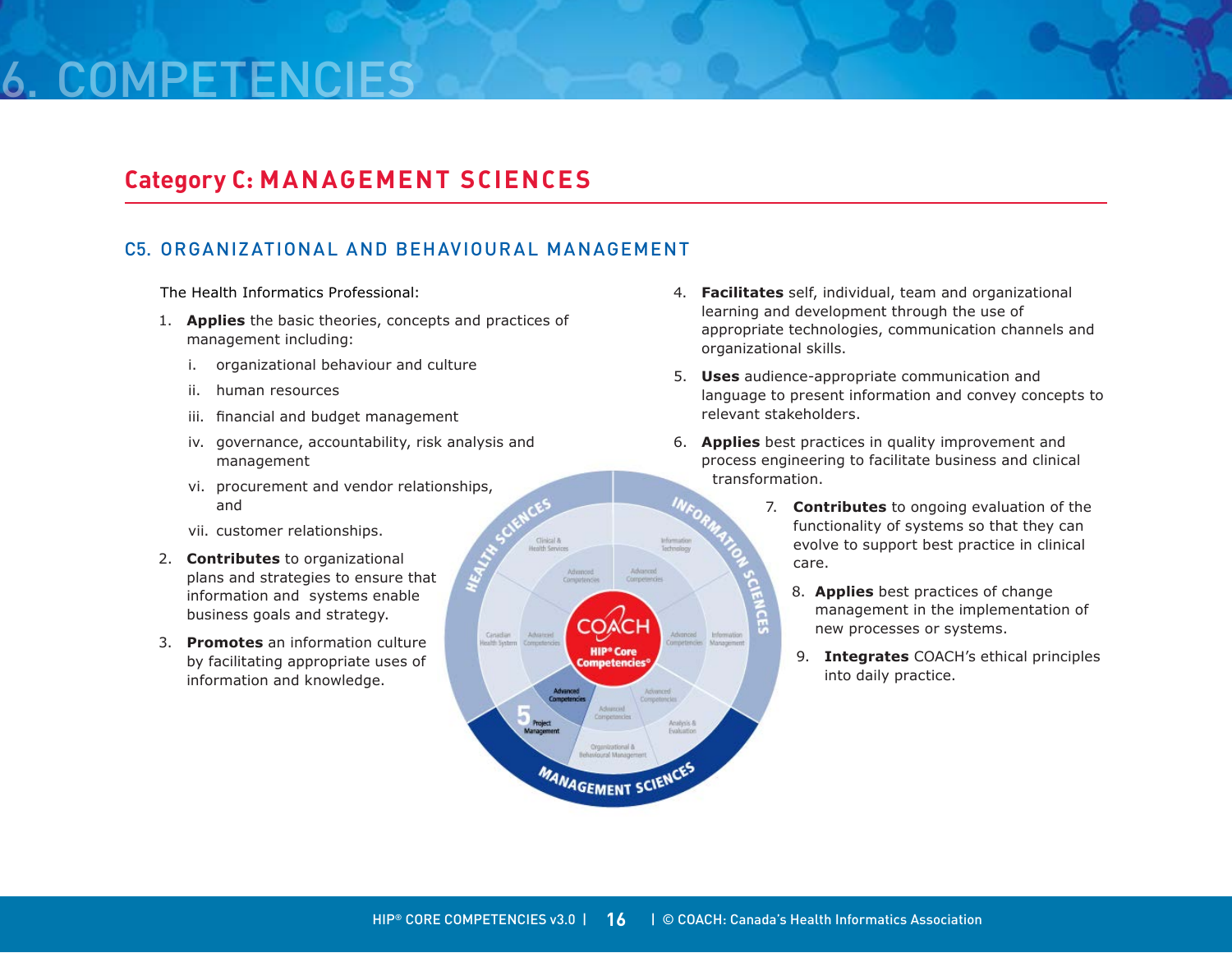# 6. COMPETEN

### C6. Project Management

The Health Informatics Professional:

- 1. **Applies** project management principles and best practices (e.g., project charter, scope, life cycle, budgets, resourcing, timelines, milestones, monitoring, status reports).
- 2. **Works** collaboratively and contributes to project planning, implementation, monitoring and evaluation.
- 3. **Anticipates** issues and opportunities and mitigates risks associated with projects.

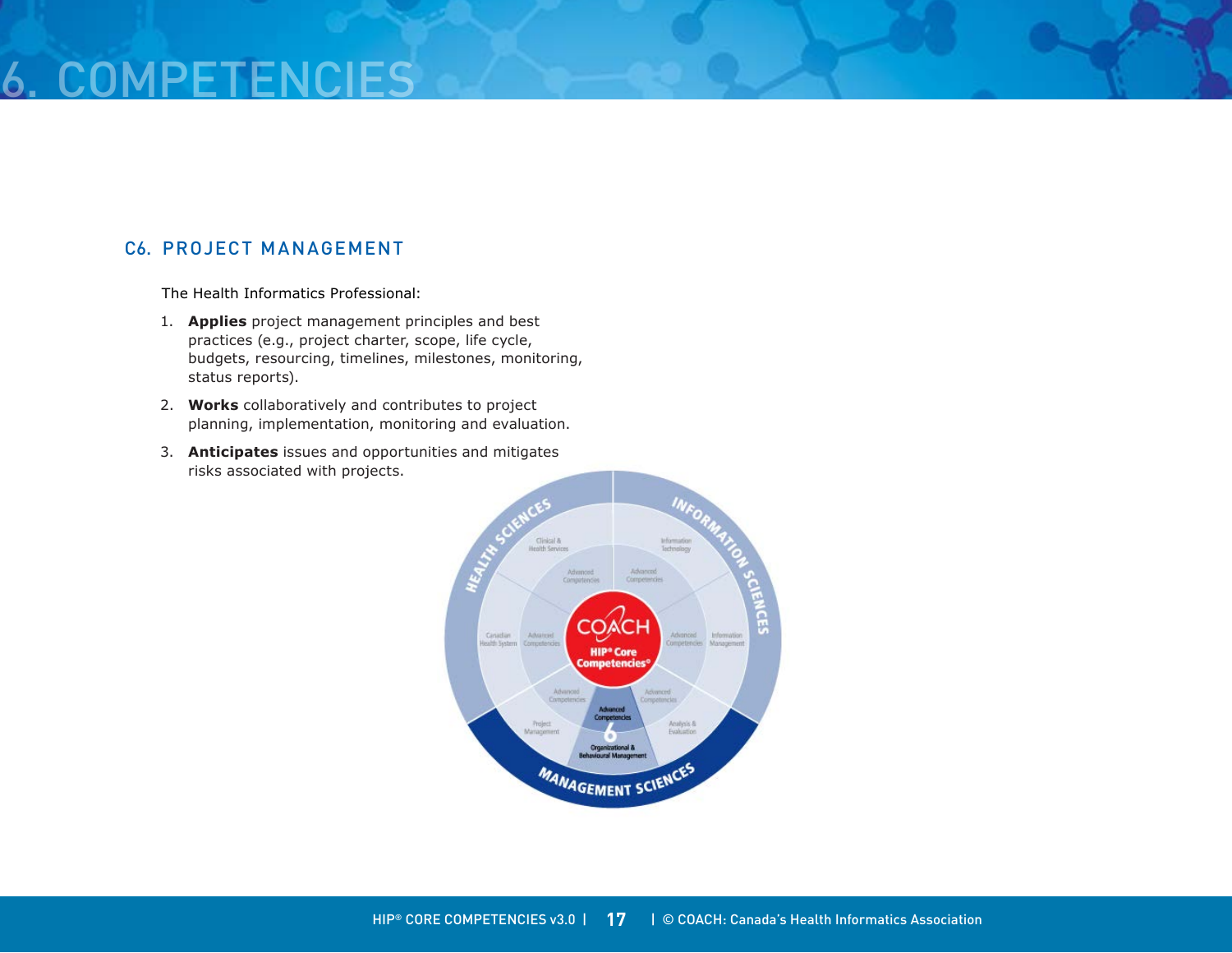# 6. COMPETEN

### C7. Analysis and Evaluation

The Health Informatics Professional:

- 1. **Identifies** and frames information queries in collaboration with stakeholders in order to meet their needs for analysis and interpretation of data.
- 2. **Identifies** relevant sources of data and information in order to:
	- i. assess the quality of information, and
	- ii. draw appropriate conclusions.
- 3. **Demonstrates** an understanding of appropriate analytical and evaluation techniques and concepts (e.g., qualitative and quantitative methods,

basic statistical and epidemiological techniques, indicators and evaluation measures).

- 4. **Contributes** to quality analysis by organizing and transforming data into reliable and meaningful information for diverse audiences.
- 5. **Presents** data and information in a way that is effective for users.
- 6. **Demonstrates** knowledge of indicators and metrics for healthcare delivery and systems management.

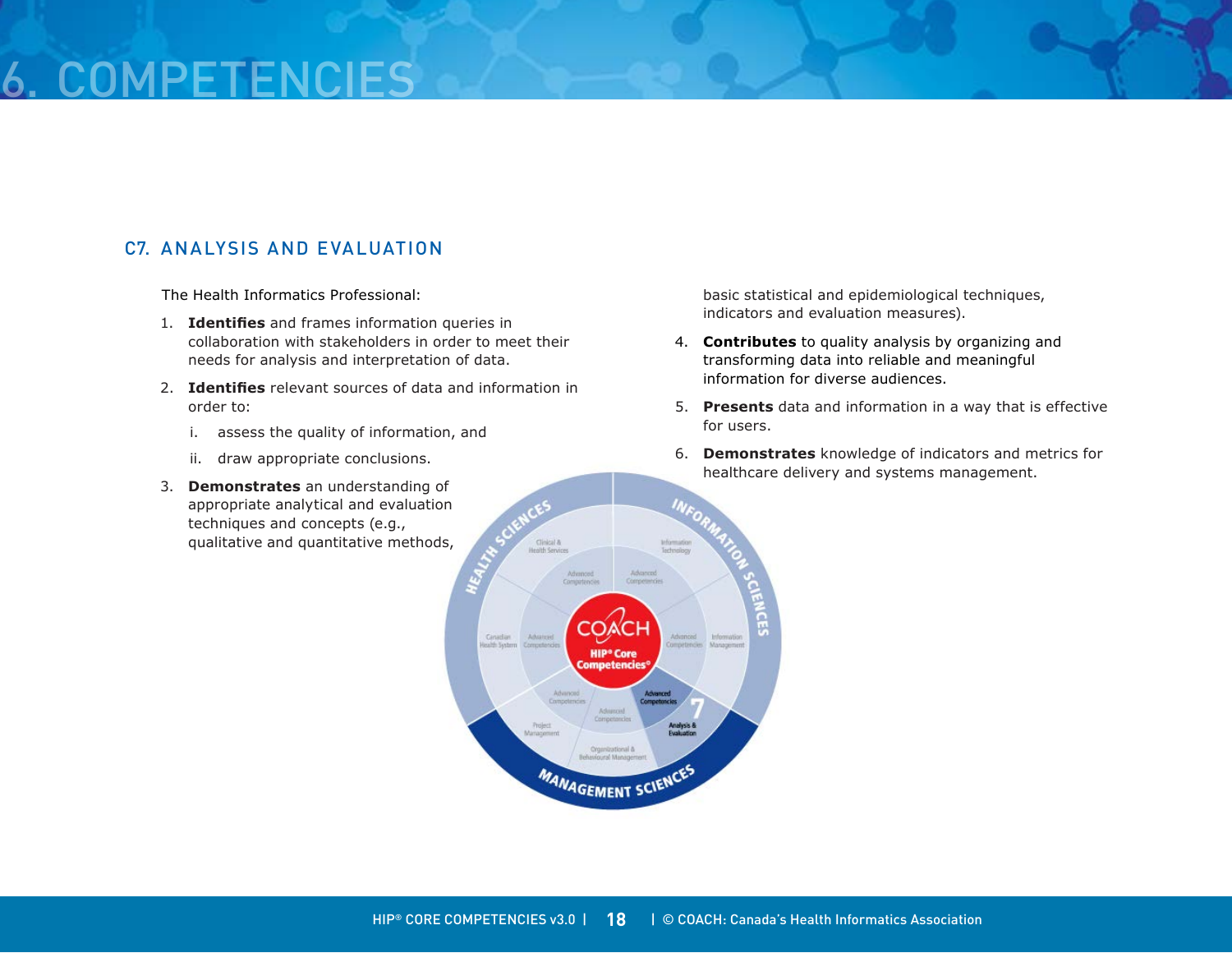# <span id="page-18-0"></span>**Appendix A: COACH Ethical Principles**

The Canadian health system is increasingly dependent on a range of complex information technologies to enhance both its ability to provide the highest quality of care and service, and its ability to do so in an efficient manner. As a result, the health of Canadians depends, to an increasing degree, upon the excellence and integrity of the information and supporting technologies that facilitate the work of the health system.

The complexity and sensitivity of health information implies a crucial role for Health Informatics Professionals. The reliance of individuals and health organizations upon the work of Health Informatics Professionals requires that those professionals conduct themselves according to the highest standards of both professional competence and ethics.

Recognizing the trust placed in them, Canadian Health Informatics Professionals are committed to the following guiding principles. These principles are our promise to the Canadian public, and are intended to guide us in our dealings with those who depend upon, or contribute to, the delivery of healthcare and health information.

The following principles are illustrative, rather than exhaustive, of all the ethical obligations of a Health Informatics Professional. They are the foundation upon which the field of health informatics stands, and they embody the values that make us proud of our profession.

- I will make the health, safety and privacy of all who interact with the health system my highest priority.
- I will treat all persons equally and with respect and dignity. I will not discriminate based on gender, race, culture, religion, political belief, sexual orientation or socio-economic status. I will promote the same behaviour among others.
- I will safeguard information entrusted to me, and will work diligently to protect confidential information and to ensure the integrity and security of health information and information systems.
- I will work collegially with my fellow Health Informatics Professionals, and with members of other professions.
- I will perform my duties diligently and will offer services that I can provide competently and reliably.
- I will anticipate, to the best of my abilities, future developments in health information and technology, and will address ethical questions that may arise in a fair and thoughtful manner.
- I will strive continually to maintain and improve my professional competence and knowledge-base, and to foster the kinds of professional standards that merit the public's trust
- I will act professionally and not engage in behaviours that might bring the health informatics profession into disrepute.
- I will avoid conflicts of interest and address them openly, honestly and fairly when they cannot be avoided.
- I will strive to balance my professional obligations in an open, honest and diligent manner, honouring the trust placed in me as a Health Informatics Professional.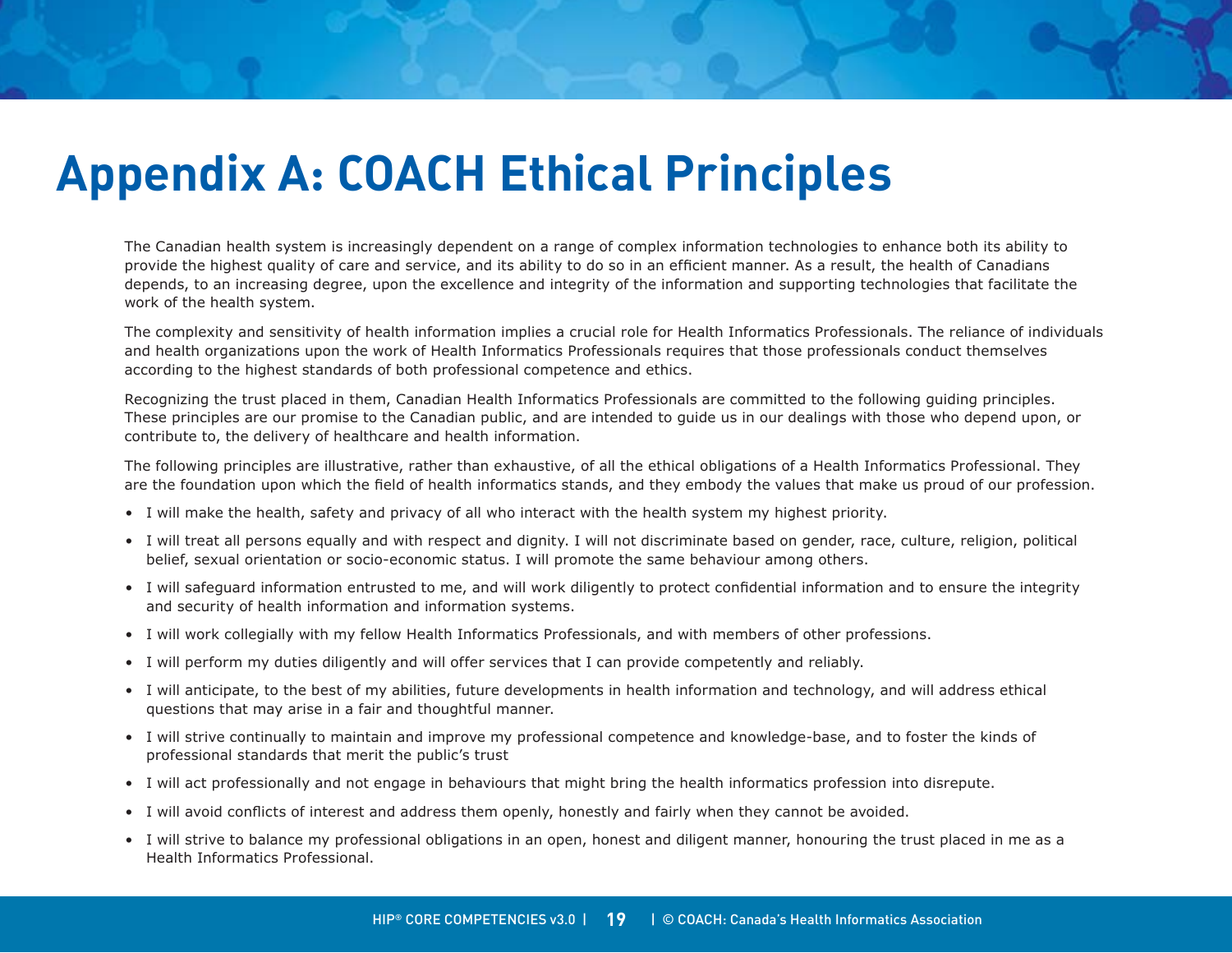# <span id="page-19-0"></span>**Appendix B: Contributors**

The following individuals have contributed their time and effort to the work leading up to the production of Health Informatics Professional Core Competencies v3.0.

### 2012 Competency Refresh Task Force

Neil Gardner, MPA, CPHIMS-CA (chair)

Daniel Clark, CPHIMS, FHIMSS, RN

Gail Crook, CHE, CHIM

Gary Folker, CPHIMS-CA

Julie Gaudet, RN, MN (Admin)

Jennifer Gillert, BSc, CPHIMS-CA

Kathryn Hannah, RN, PhD

Margie Kennedy, RN, PhD, CPHIMS-CA

Liz Loewen, MN, CPHIMS-CA

Marion Lyver, MD, FRCP(C), CPHIMS-CA

Shelagh Maloney, CPHIMS-CA

Louise Ogilvie, BSc, MHA

Derek Ritz, PEng, CPHIMS-CA

Gavin Tong, MBA

Blair White, BIS, PMP, CPHIMS-CA

### Additional Contributors

- COACH National Office staff Alison Gardner, Derek Lionas, Annabelle Sumenap and Don Newsham
- Participants in the 2007 & 2008 Competency Development Workshop
- 2007 Code of Ethics Task Force
- Alex Hennig of ClearDesign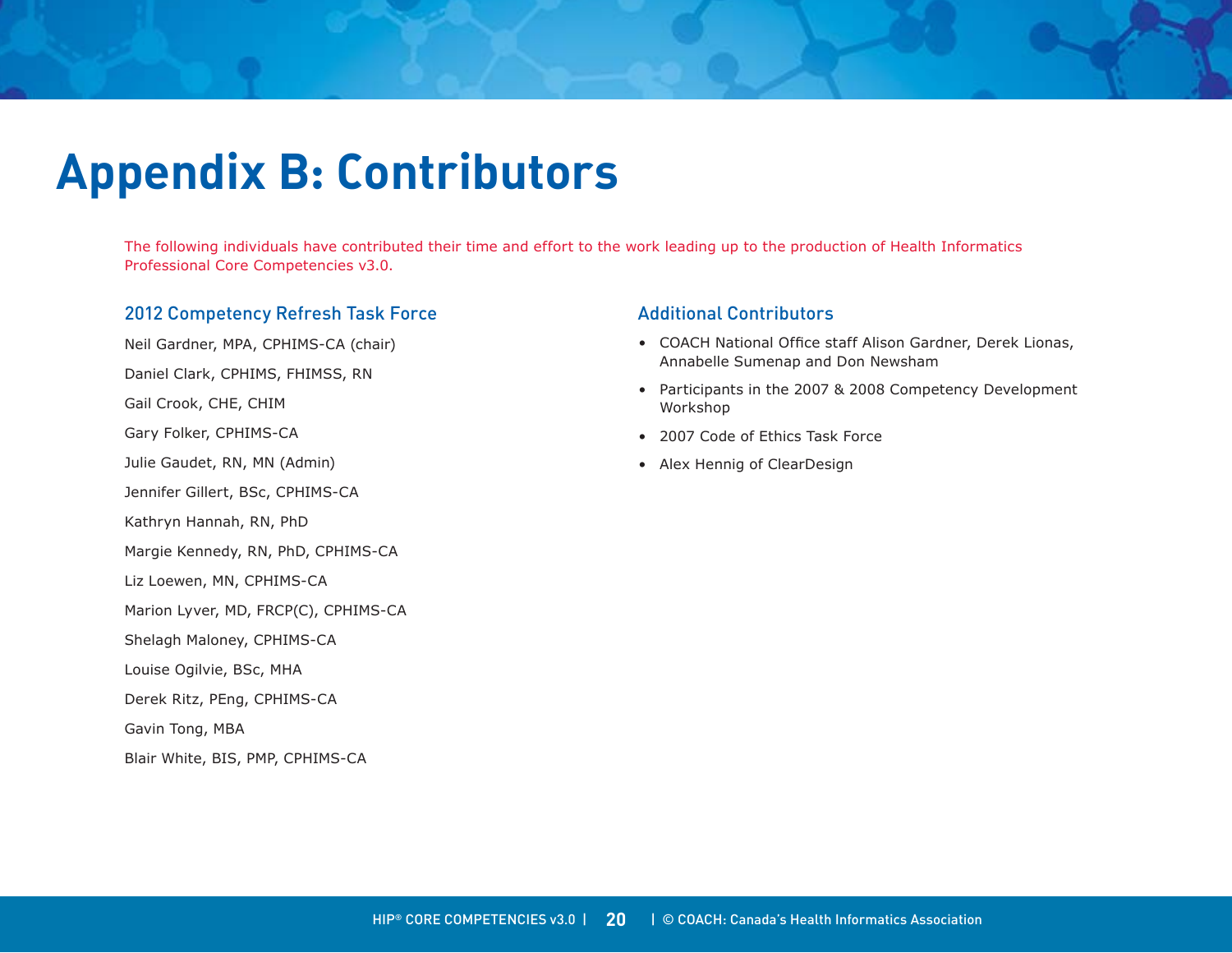# <span id="page-20-0"></span>**Appendix C: Bibliography**

The following documents were reviewed when developing the original set of *HIP® Core Competencies* in 2007. Several of the documents have been revised since then, and were reviewed as part of the 2012 refresh project.

- American Medical Informatics Association. (2012). AMIA 10x10 Course Description Competencies. Retrieved October 30, 2012 from http://www.amia.org/education/10x10-courses/10x10-osu/course-description.
- Bakken, S., Shets Cook, S., Curtis, L., Soupios, M., & Curran, C. (2003). Informatics Competencies Pre- and Post-Implementation of a Palm-based Student Clinical Log and Informatics for Evidence-based Practice Curriculum. AMIA Annual Symposium Proceedings, 2003, 41–45.
- Banks, M. A., Cogdill, K. W., Selden, C. R., Cahn, M. A. (2005). Complementary competencies: public health and health sciences librarianship. Journal of the Medical Library Association, 93, 338-347.
- Benner, P. (1984). From Novice to Expert: Excellence and Power in Clinical Nursing Practice. Menlo Park, CA: Addison- Wesley, pg. 13-34.
- Certified Professional in Healthcare Information and Management Systems. (2011). Candidate Handbook and Application. Conducted by the CPHIMS Technical Committee of the Healthcare Information and Management Systems Society (HIMSS). Retrieved October 30, 2012 from http://www.himss.org/content/files/CPHIMS\_Candidate\_Handbook.pdf.
- Covvey, H. D., Zitner, D., & Bernstein, R. M. (2001). Pointing the Way: Competencies and Curricula in Health Informatics. (Book) H/ IT Advisors. Retrieved January 31, 2007 from www.nihi.ca/hi.
- Dreyfus, S. (2004). The Five- Stage Model of Adult Skill Acquisition. Bulletin of Science, Technology & Society, 24(3), 177-181.
- Garde, S., Harrison, D., & Hovenga, E. (2005). Skill needs for nurses in their role as Health Informatics Professionals: A survey in the context of global health informatics education. International Journal of Medical Informatics, 74, 899-907.
- Garde, S., Harrison, D., Huque, M., & Hovenga, E. (2006). Building health informatics skills for health professionals: results from the Australian Health Informatics Skill Needs Survey. Australian Health Review, 30, 34-46.
- International Medical Informatics Association. (2000). Recommendations of the International Medical Informatics Association (IMIA) on Education in Health and Medical Informatics. Methods of Information in Medicine, 39, 267-277.
- Johnson, S. B. (2003). A framework for the biomedical informatics curriculum. AMIA Annual Symposium Proceedings, 2003, 311– 335.
- Leach, J. (2006). Association for Informatics Professionals in Health and Social Care (ASSIST) –Newsletter: Benchmarking Informatics. Retrieved January 31 2007 from http://www.bcs.org/upload/pdf/assnlsep06\_20060906141922.pdf.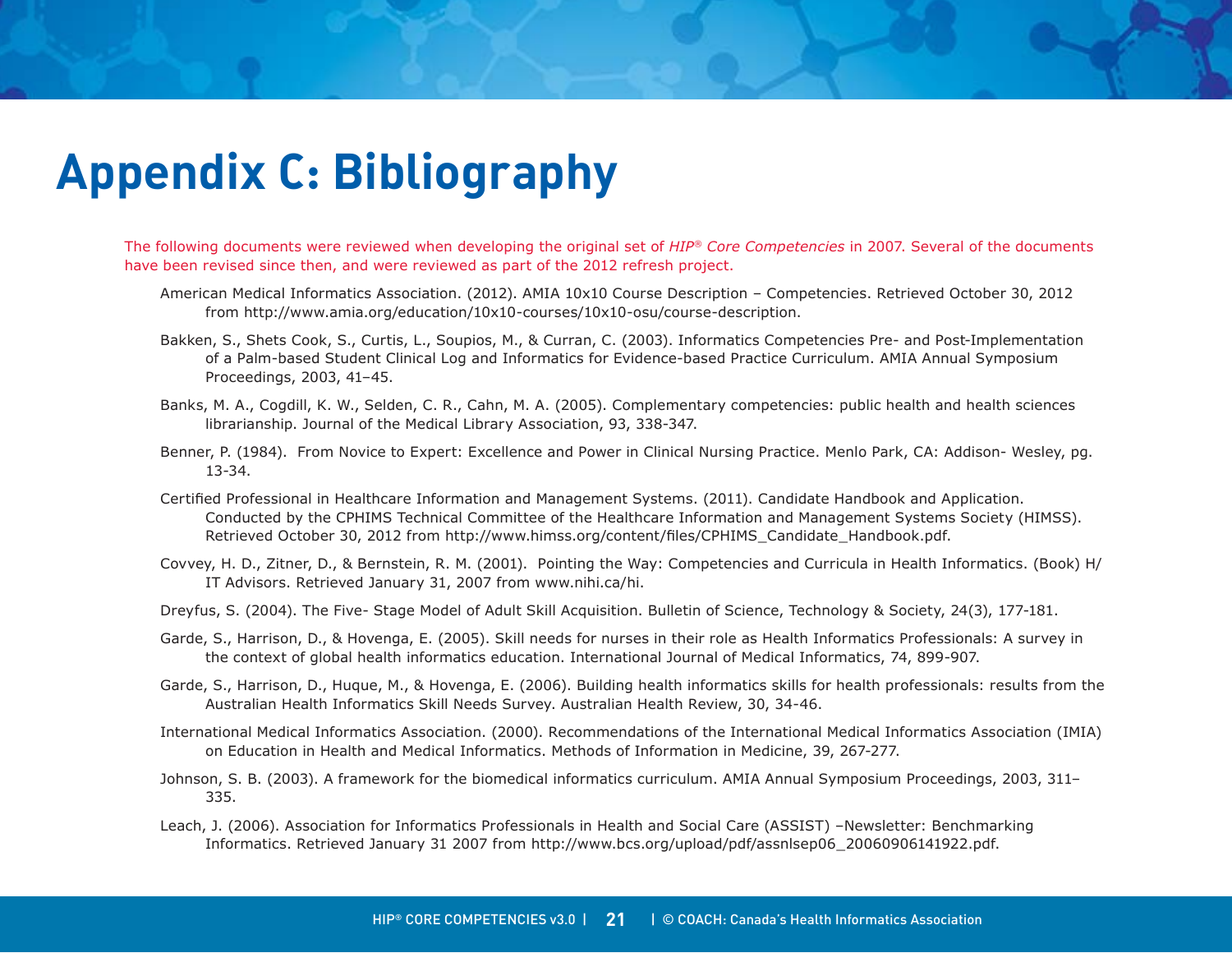# FNDIX C: BIBLIOGRAF

- McNeil, B. J, Elfrink, V. L., Pierce, S. T., Beyea, S. C., Bickford, C. J., & Averill, C. (2005). Nursing informatics knowledge and competencies: A national survey of nursing education programs in the United States. International Journal of Medical Informatics, 74, 1021-1030.
- Murphy, J., Stramer, K., Clamp, S., Grubb, P., Gosland, J., & Davis, S. (2004). Health informatics education for clinicians and managers – What's the holding up process? International Journal of Medical Informatics, 73(2), 205-213.
- National Health Service. (2001). Pathways to Professionalism in Health Informatics : A Discussion Document. Retrieved January 31, 2007 from http://www.ukchip.man.ac.uk.
- O'Carroll PW, Public Health Informatics Competency Working Group. (2002). Informatics Competencies for Public Health Professionals. Seattle, WA: Northwest Center for Public Health Practice. Retrieved October 30, 2012 from http://www. nwcphp.org/docs/phi/comps/phi\_print.pdf.
- Pigott, K., de Lusignan, S., Rapley, A., Robinson, J. & Pritchard-Copley, A. (2007). An informatics benchmarking statement. Methods of Information in Medicine, 46(4), 394-398.
- Skills for Health. (2004). Competences and National Occupational Standards. Retrieved October 30, 2012 from www.skillsforhealth. org.uk.
- Spyrou, S. S., Bamidis, P., Chouvarda, G. Gogou, S. M., Tryfon, S.M., & Maglaveras, N. (2002). Healthcare information standards: comparison of the approaches. Health Informatics Journal, 8, 14-19.
- United Kingdom Council for Health Informatics Professions. (2006). Mapped Registration Requirements Version 1.2 for external consultation. UKCHIP Standards Committee. Retrieved February 5, 2007 from http://www.ukchip.org.uk.
- University of Washington, Center for Public Health Informatics. (2006). Draft PHI Competencies, V6. Retrieved January 31, 2007 from http://phicomp.cphi.washington.edu/PHI\_Competencies%20v6%20102606.pdf.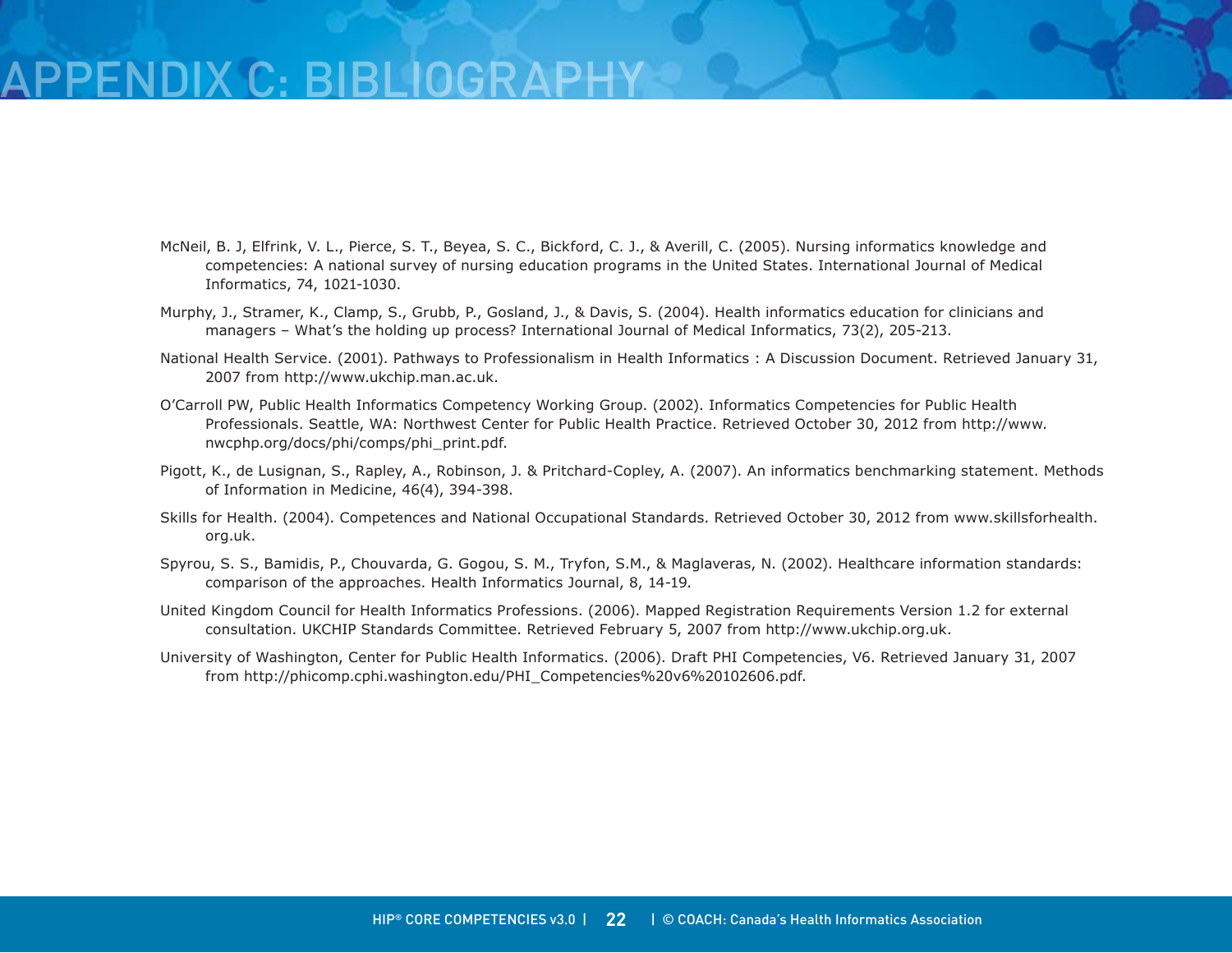### About COACH

COACH: Canada's Health Informatics Association is *the voice of health informatics (HI) in Canada*, promoting the adoption, practice and professionalism of HI. COACH represents a diverse community of accomplished, influential professionals who work passionately to make a difference in advancing healthcare through information technology. HI is the intersection of clinical, IM/IT and management practices. Members are dedicated to realizing their full potential as professionals and advancing HI through access to information, talent, credentials, recognition, programs and a broad range of services and specialized resources. www.coachorg.com